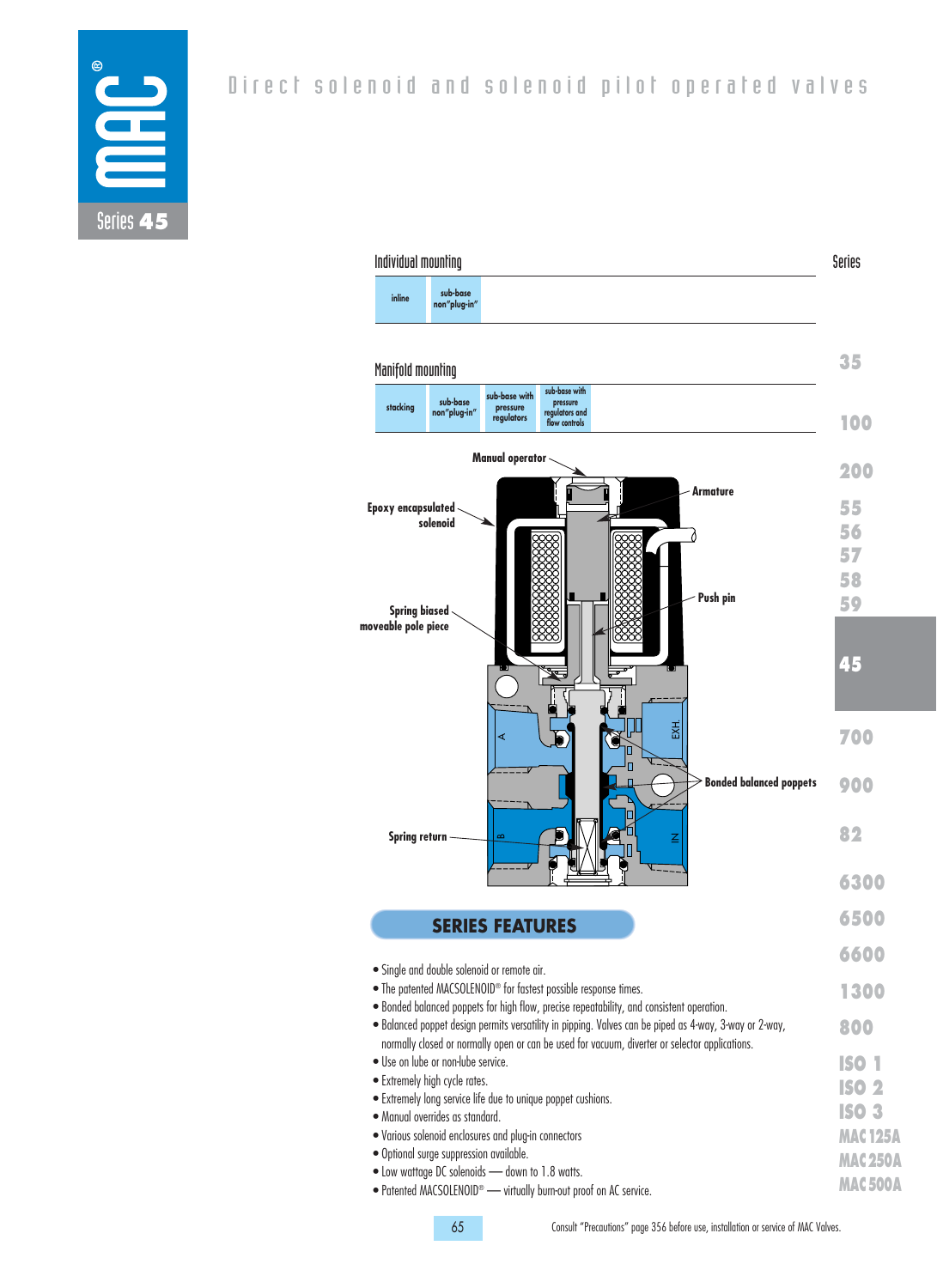



## **VALVE CONFIGURATIONS AVAILABLE**

- 2-position single and double solenoid or remote air.
- Single pressure (4 or 5 ports)
- Individual, stacking and manifold base mounted models.
- Integral individual exhaust flow controls with common exhaust port.
- Integral regulators and flow controls on manifolds.

### **SPECIAL APPLICATIONS :**

The balanced poppet design facilities using the same valve for many functions and can be used for pressure, vacuum or plugged without the necessity of changing any parts. Pipping suggestions are shown in the chart below.

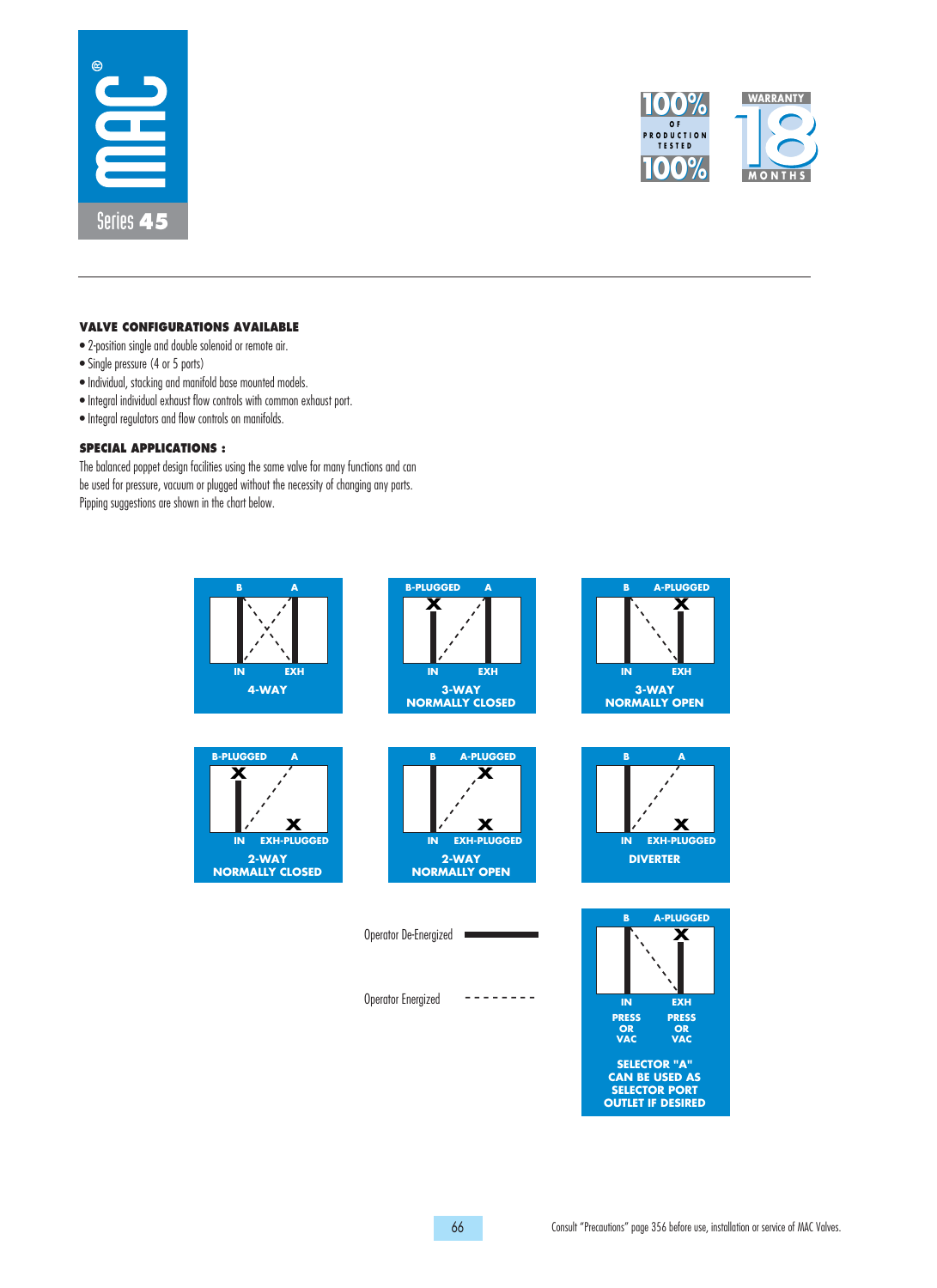

| Series 45                                                                                                                              |                                           |                                |                        |                                                     |                                                                                                  |
|----------------------------------------------------------------------------------------------------------------------------------------|-------------------------------------------|--------------------------------|------------------------|-----------------------------------------------------|--------------------------------------------------------------------------------------------------|
| Function                                                                                                                               | Port size                                 | Flow [Max]                     |                        | Individual mounting                                 | Series                                                                                           |
| 4/2                                                                                                                                    | #10-32 - $1/8"$                           | 0.15 $c_v$                     |                        | inline                                              |                                                                                                  |
| <b>OPERATIONAL BENEFITS</b>                                                                                                            |                                           |                                |                        |                                                     |                                                                                                  |
| 1. Balanced poppet, immune to variations of<br>pressure.<br>2. Short stroke with high flow.                                            |                                           |                                |                        |                                                     | 35                                                                                               |
| 3. The patented solenoid develops high shifting<br>forces.<br>4. Powerful return spring.<br>5. Manual operator standard on all valves. |                                           |                                |                        |                                                     | 100                                                                                              |
| 6. Burn-out proof solenoid on AC service.                                                                                              |                                           |                                |                        |                                                     | 200                                                                                              |
|                                                                                                                                        |                                           |                                |                        |                                                     | 55                                                                                               |
|                                                                                                                                        |                                           |                                |                        |                                                     | 56                                                                                               |
| <b>HOW TO ORDER</b>                                                                                                                    |                                           |                                |                        |                                                     | 57                                                                                               |
| <b>Port size</b>                                                                                                                       |                                           | <b>Single operator</b>         |                        | <b>Double operator</b><br>(Minimum DC wattage 5.4W) | 58<br>59                                                                                         |
|                                                                                                                                        |                                           |                                |                        |                                                     |                                                                                                  |
| $1/8$ " NPTF                                                                                                                           |                                           | δIΝ<br>45A-AA1-Dxxx-xxx        |                        | 45A-GA1-Dxxx-xxx                                    | 45                                                                                               |
| # 10-32 UNF                                                                                                                            |                                           | 45A-AB1-Dxxx-xxx               |                        | 45A-GB1-Dxxx-xxx                                    |                                                                                                  |
| WITH INTEGRATED FLOW CONTROLS                                                                                                          |                                           |                                |                        |                                                     |                                                                                                  |
| <b>Port size</b>                                                                                                                       |                                           | <b>Single operator</b>         |                        | <b>Double operator</b><br>(Minimum DC wattage 5.4W) | 700                                                                                              |
|                                                                                                                                        |                                           | M۷                             |                        |                                                     |                                                                                                  |
| $1/8$ " NPTF                                                                                                                           |                                           | <b>FXH</b><br>45A-AA2-Dxxx-xxx |                        | 45A-GA2-Dxxx-xxx                                    | 900                                                                                              |
| # 10-32 UNF                                                                                                                            |                                           | 45A-AB2-Dxxx-xxx               |                        | 45A-GB2-Dxxx-xxx                                    | 82                                                                                               |
| SOLENOID OPERATOR >                                                                                                                    |                                           | D XX X- X XX                   |                        |                                                     |                                                                                                  |
|                                                                                                                                        |                                           |                                |                        |                                                     | 6300                                                                                             |
| <b>Voltage</b><br>XX                                                                                                                   | <b>Wire length</b><br>X                   | X                              | <b>Manual operator</b> | XX                                                  | <b>Electrical connection</b><br>6500                                                             |
| 120/60, 110/50<br>AA<br>240/60, 220/50<br>AB<br>AC<br>24/60, 24/50<br>FB<br>24 VDC (1.8 W)                                             | 18" (Flying leads)<br>A<br>Connector<br>J | -1<br>$\overline{\mathbf{2}}$  | Non-locking<br>Locking | <b>KA</b><br>Square connector<br>KD<br>JB<br>JD     | Square connector with light<br>6600<br>Rectangular connector<br>Rectangular connector with light |
| DA<br>24 VDC (5.4 W)<br>DF<br>24 VDC (12.7 W)                                                                                          |                                           |                                |                        | <b>BA</b><br><b>Flying leads</b>                    | 1300                                                                                             |
| Other options available, see page 353.                                                                                                 |                                           |                                |                        |                                                     | 800                                                                                              |
| <b>BOTTOM PORT OPTIONS</b> (O'RING MOUNT)                                                                                              |                                           |                                |                        |                                                     |                                                                                                  |
| 45A-XXX-D xxx-xxx                                                                                                                      |                                           |                                |                        |                                                     | <b>ISO 1</b>                                                                                     |
| D-Sgl. oper. - All ports                                                                                                               |                                           |                                |                        |                                                     | <b>ISO 2</b>                                                                                     |
| H-Dbl. oper. - All ports                                                                                                               | F-Sgl. oper. - "A" & "B" ports            |                                |                        |                                                     | <b>ISO 3</b>                                                                                     |
|                                                                                                                                        | - J-Dbl. oper. - "A" & "B" ports          |                                |                        |                                                     | <b>MAC125A</b>                                                                                   |
|                                                                                                                                        |                                           |                                |                        |                                                     | <b>MAC250A</b>                                                                                   |
|                                                                                                                                        |                                           |                                |                        |                                                     | <b>MAC 500A</b>                                                                                  |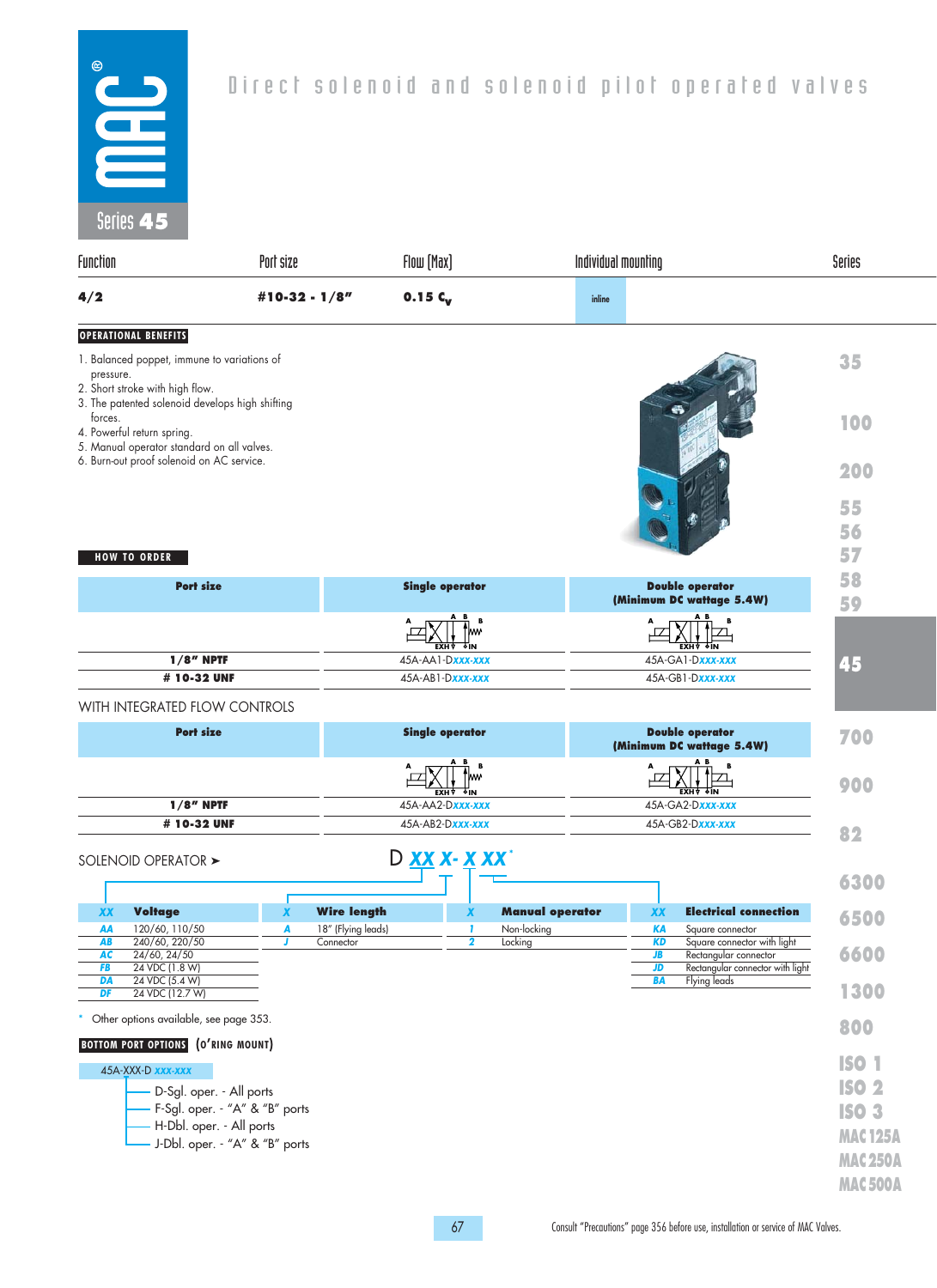



| <b>TECHNICAL DATA</b>                |                                       |                                                               |                                                                                         |  |  |  |  |  |
|--------------------------------------|---------------------------------------|---------------------------------------------------------------|-----------------------------------------------------------------------------------------|--|--|--|--|--|
| Fluid:                               | Compressed air, vacuum, inert gases   |                                                               |                                                                                         |  |  |  |  |  |
| <b>Pressure range:</b>               | Vacuum to 120 PSI                     |                                                               |                                                                                         |  |  |  |  |  |
| <b>Lubrication:</b>                  |                                       |                                                               | Not required, if used select a medium aniline point lubricant (between 180°F and 210°F) |  |  |  |  |  |
| <b>Filtration:</b>                   | $40 \mu$                              |                                                               |                                                                                         |  |  |  |  |  |
| Temperature range:                   |                                       | 0°F to 120°F (-18°C to 50°C)                                  |                                                                                         |  |  |  |  |  |
| Flow (at 6 bar, $\Delta P = 1$ bar): |                                       | 1.8 W : (0.1 C <sub>v</sub> ), 5.4 W : (0.15 C <sub>v</sub> ) |                                                                                         |  |  |  |  |  |
|                                      |                                       |                                                               |                                                                                         |  |  |  |  |  |
| Coil:                                |                                       | General purpose class A, continuous duty, encapsulated        |                                                                                         |  |  |  |  |  |
| Voltage range :                      | $-15\%$ to $+10\%$ of nominal voltage |                                                               |                                                                                         |  |  |  |  |  |
| <b>Protection:</b>                   | Consult factory                       |                                                               |                                                                                         |  |  |  |  |  |
| Power:                               | $\sim$ Inrush: 10.9 VA                | Holding: 7.7 VA                                               |                                                                                         |  |  |  |  |  |
|                                      | $= 1.8$ to 12.7 W                     |                                                               |                                                                                         |  |  |  |  |  |
| <b>Response times:</b>               | 24 VDC (5.4 W)                        | Energize: 6 ms                                                | De-energize: 2 ms                                                                       |  |  |  |  |  |
|                                      | 120/60                                | Energize: 3-8 ms                                              | De-energize: 2-7 ms                                                                     |  |  |  |  |  |
|                                      |                                       |                                                               |                                                                                         |  |  |  |  |  |

Options :

• Solenoid operator (power ≥ 5.4 W) : DXXX-XXX, including mounting screws 35013.

• Seal (between solenoid and valve body) : 16402. • Valve cover plate with flow controls : N-45002.

• BSPP threads. • High tlow up to 0.23 C<sub>v</sub>, according to wattage and high tlow Mod. • NAMUR intertace - 45A-FA1DXXX-XXX and<br>required NAMUR adapter kit: N-45028-03 (for 3-way operation) - N-45028-04 (for 4-way operation).



68 Consult "Precautions" page 356 before use, installation or service of MAC Valves.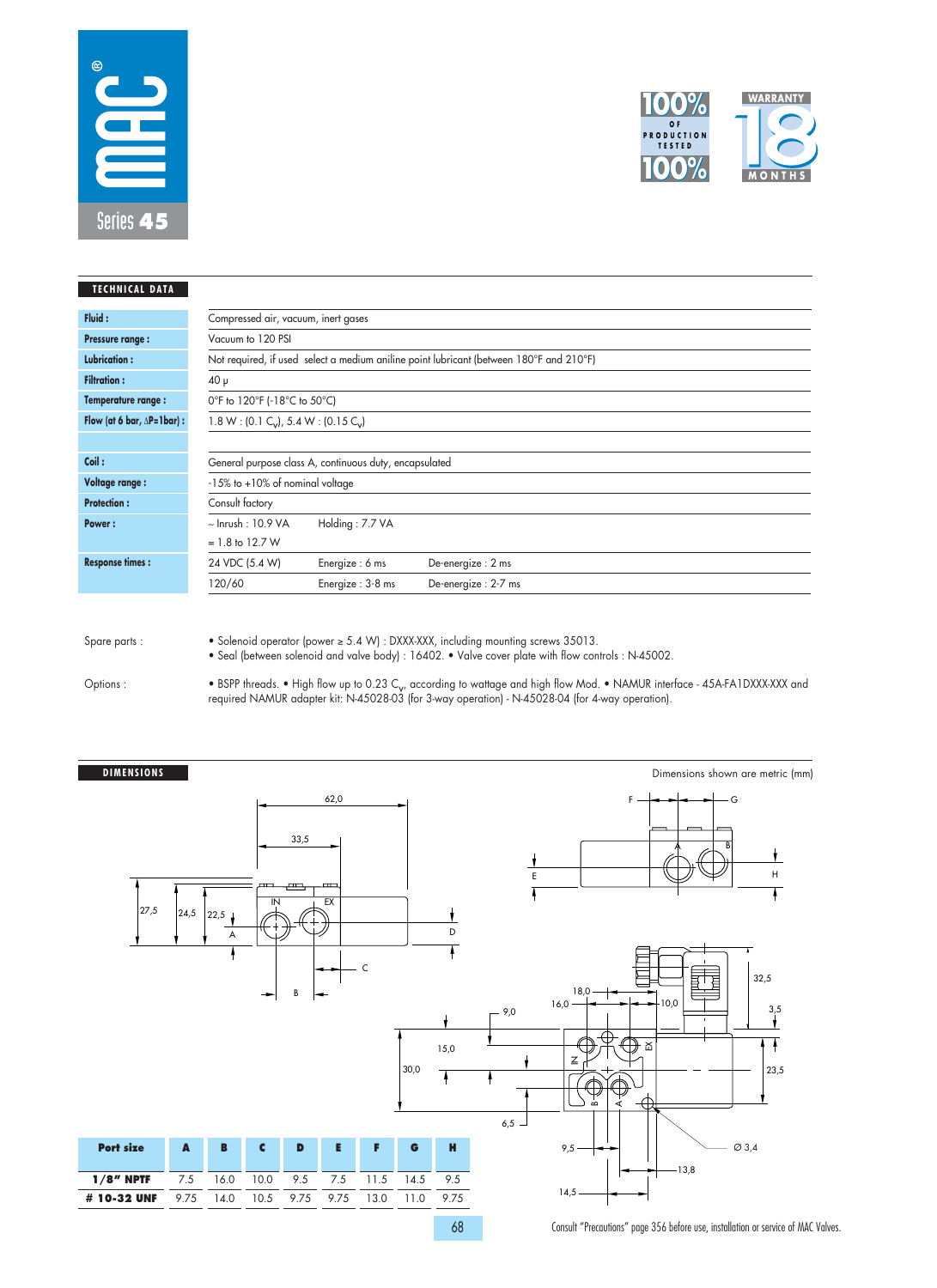

| $JUU$ $45$                                                                                                                                     |                                               |                                                        |                                                                           |                |
|------------------------------------------------------------------------------------------------------------------------------------------------|-----------------------------------------------|--------------------------------------------------------|---------------------------------------------------------------------------|----------------|
| Function                                                                                                                                       | Port size                                     | Flow [Max]                                             | Individual mounting                                                       | Series         |
| 4/2                                                                                                                                            | $0.13C_{v}$<br>#10-32 - $1/8"$                |                                                        | sub-base<br>non"plug-in"                                                  |                |
| <b>OPERATIONAL BENEFITS</b>                                                                                                                    |                                               |                                                        |                                                                           |                |
| 1. Balanced poppet, immune to variations of<br>pressure.<br>2. Short stroke with high flow.<br>3. The patented solenoid develops high shifting |                                               |                                                        |                                                                           | 35             |
| forces.<br>4. Powerful return spring.<br>5. Manual operator standard on all valves.                                                            |                                               |                                                        |                                                                           | 100            |
| 6. Burn-out proof solenoid on AC service.                                                                                                      |                                               |                                                        |                                                                           | 200            |
|                                                                                                                                                |                                               |                                                        |                                                                           | 55             |
|                                                                                                                                                |                                               |                                                        |                                                                           | 56             |
| <b>HOW TO ORDER</b>                                                                                                                            |                                               |                                                        |                                                                           | 57             |
|                                                                                                                                                |                                               |                                                        |                                                                           | 58             |
| <b>Port size</b>                                                                                                                               |                                               | <b>Single operator</b>                                 | <b>Double operator</b><br>(Minimum DC wattage 5,4W)                       | 59             |
|                                                                                                                                                |                                               | ⊺lww<br>EXH Y OIN                                      | <b>EXHY OIN</b>                                                           |                |
| <b>Valve less base</b>                                                                                                                         |                                               | 45A-LOO-Dxxx-xxx                                       | 45A-N00-Dxxx-xxx                                                          | 45             |
| 1/8" NPTF base                                                                                                                                 |                                               | 45A-LAA-Dxxx-xxx                                       | 45A-NAA-Dxxx-xxx                                                          |                |
| #10-32 UNF base                                                                                                                                |                                               | 45A-LBA-Dxxx-xxx                                       | 45A-NBA-Dxxx-xxx                                                          |                |
| WITH INTEGRATED FLOW CONTROLS                                                                                                                  |                                               |                                                        |                                                                           | 700            |
| <b>Port size</b>                                                                                                                               |                                               | <b>Single operator</b>                                 | <b>Double operator</b><br>(Minimum DC wattage 5,4W)                       |                |
|                                                                                                                                                |                                               | W۳<br><u>EXH A</u> QIM                                 | EXHY OIN                                                                  | 900            |
| <b>Valve less base</b>                                                                                                                         |                                               | 45A-LOO-Dxxx-xxx                                       | 45A-N00-Dxxx-xxx                                                          | 82             |
| 1/8" NPTF base                                                                                                                                 |                                               | 45A-LAB-Dxxx-xxx                                       | 45A-NAB-Dxxx-xxx                                                          |                |
| #10-32 UNF base                                                                                                                                |                                               | 45A-LBB-Dxxx-xxx                                       | 45A-NBB-Dxxx-xxx                                                          |                |
| SOLENOID OPERATOR >                                                                                                                            |                                               |                                                        |                                                                           | 6300           |
|                                                                                                                                                |                                               |                                                        |                                                                           | 6500           |
| <b>Voltage</b><br>XX                                                                                                                           | <b>Wire length</b><br>X                       | X                                                      | <b>Manual operator</b><br><b>Electrical connection</b><br>XX              | 6600           |
| 120/60, 110/50<br>AA<br>240/60, 220/50<br>AB                                                                                                   | A<br>18" (Flying leads)<br>Connector<br>J     | Non-locking<br>1<br>$\overline{\mathbf{2}}$<br>Locking | <b>KA</b><br>Square connector<br><b>KD</b><br>Square connector with light |                |
| 24/60, 24/50<br>AC<br>24 VDC (1.8 W)<br>FB                                                                                                     |                                               |                                                        | BA<br>Flying leads                                                        | 1300           |
| DA<br>24 VDC (5.4 W)<br>24 VDC (12.7 W)<br>DF                                                                                                  |                                               |                                                        |                                                                           | 800            |
| Other options available, see page 353.                                                                                                         |                                               |                                                        |                                                                           |                |
| <b>OPTIONS</b>                                                                                                                                 |                                               |                                                        |                                                                           | <b>ISO 1</b>   |
| 45A-LAA-D xxx-xxx                                                                                                                              |                                               |                                                        |                                                                           | <b>ISO 2</b>   |
|                                                                                                                                                | Substitute "J" for 1/8" bottom cylinder ports |                                                        |                                                                           | <b>ISO 3</b>   |
|                                                                                                                                                |                                               |                                                        |                                                                           | <b>MAC125A</b> |
|                                                                                                                                                |                                               |                                                        |                                                                           | <b>MAC250A</b> |
|                                                                                                                                                |                                               |                                                        |                                                                           | <b>MAC500A</b> |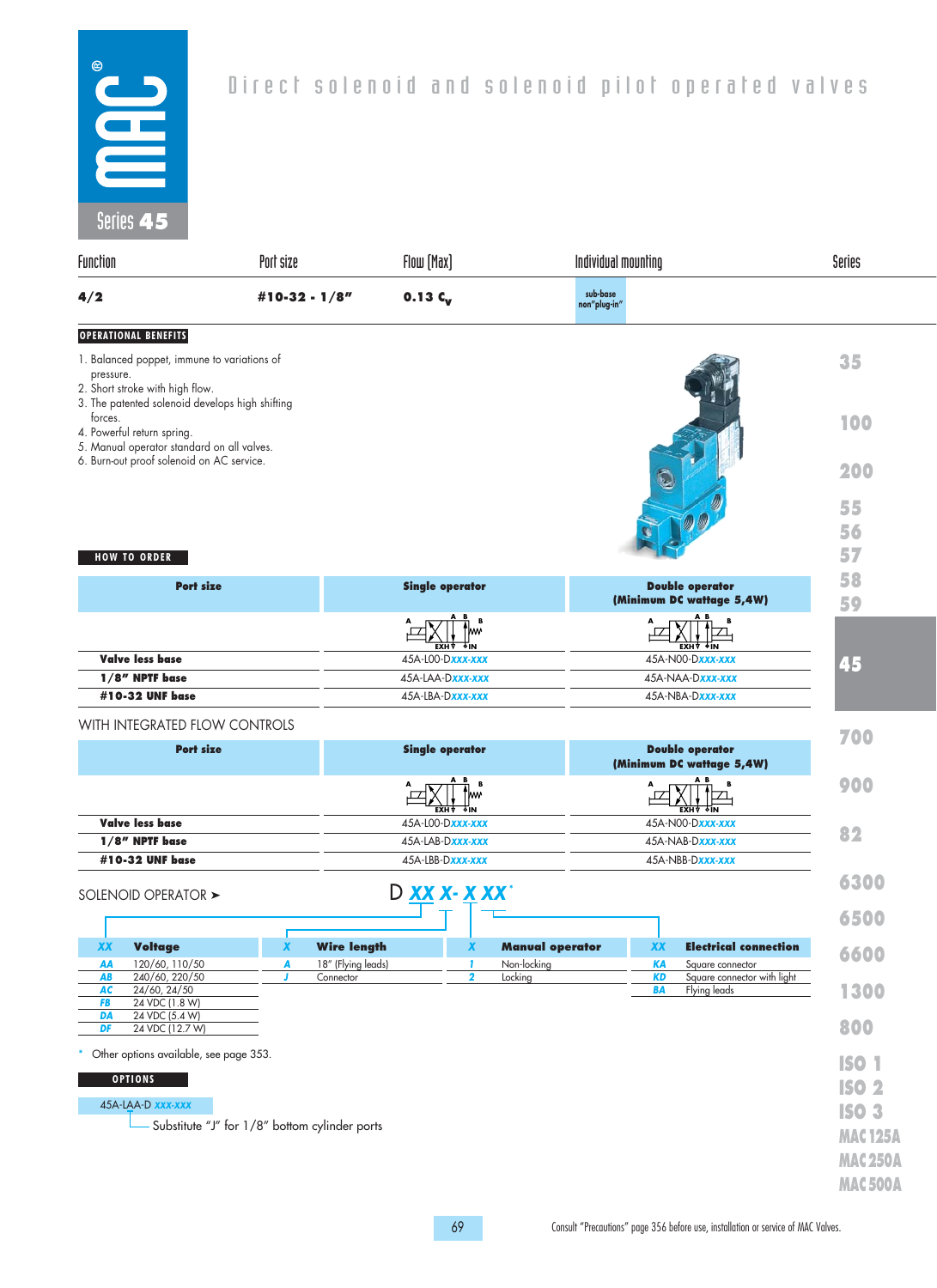



| <b>TECHNICAL DATA</b>                |                                                                 |                                                        |                                                                                         |  |  |  |  |
|--------------------------------------|-----------------------------------------------------------------|--------------------------------------------------------|-----------------------------------------------------------------------------------------|--|--|--|--|
| Fluid:                               | Compressed air, vacuum, inert gases                             |                                                        |                                                                                         |  |  |  |  |
| <b>Pressure range:</b>               | Vacuum to 120 PSI                                               |                                                        |                                                                                         |  |  |  |  |
| <b>Lubrication:</b>                  |                                                                 |                                                        | Not required, if used select a medium aniline point lubricant (between 180°F and 210°F) |  |  |  |  |
| <b>Filtration:</b>                   | $40 \mu$                                                        |                                                        |                                                                                         |  |  |  |  |
| Temperature range:                   |                                                                 | 0°F to 120°F (-18°C to 50°C)                           |                                                                                         |  |  |  |  |
| Flow (at 6 bar, $\Delta P = 1$ bar): | $1.8 W$ : (0.11 C <sub>v</sub> ), 5.4 W: (0.13 C <sub>v</sub> ) |                                                        |                                                                                         |  |  |  |  |
|                                      |                                                                 |                                                        |                                                                                         |  |  |  |  |
| Coil:                                |                                                                 | General purpose class A, continuous duty, encapsulated |                                                                                         |  |  |  |  |
| <b>Voltage range:</b>                | $-15\%$ to $+10\%$ of nominal voltage                           |                                                        |                                                                                         |  |  |  |  |
| <b>Protection:</b>                   | Consult factory                                                 |                                                        |                                                                                         |  |  |  |  |
| Power:                               | $\sim$ Inrush : 10.9 VA                                         | Holding: 7.7 VA                                        |                                                                                         |  |  |  |  |
|                                      | $= 1.8$ to 12.7 W                                               |                                                        |                                                                                         |  |  |  |  |
| <b>Response times:</b>               | 24 VDC (5.4 W)                                                  | Energize: 6 ms                                         | De-energize: 2 ms                                                                       |  |  |  |  |
|                                      | 120/60                                                          | Energize: 3-8 ms                                       | De-energize: 2-7 ms                                                                     |  |  |  |  |
|                                      |                                                                 |                                                        |                                                                                         |  |  |  |  |

• Solenoid operator (power ≥ 5.4 W) : DXXX-XXX, including mounting screws 35013.

• Seal (between solenoid and valve body) : 16402. • Seal between base and valve : 16453. • Flow control : N-45018.

Options :

• BSPP threads. • High flow up to 0.20  $C_V$ , according to wattage and high flow mod.



70 Consult "Precautions" page 356 before use, installation or service of MAC Valves.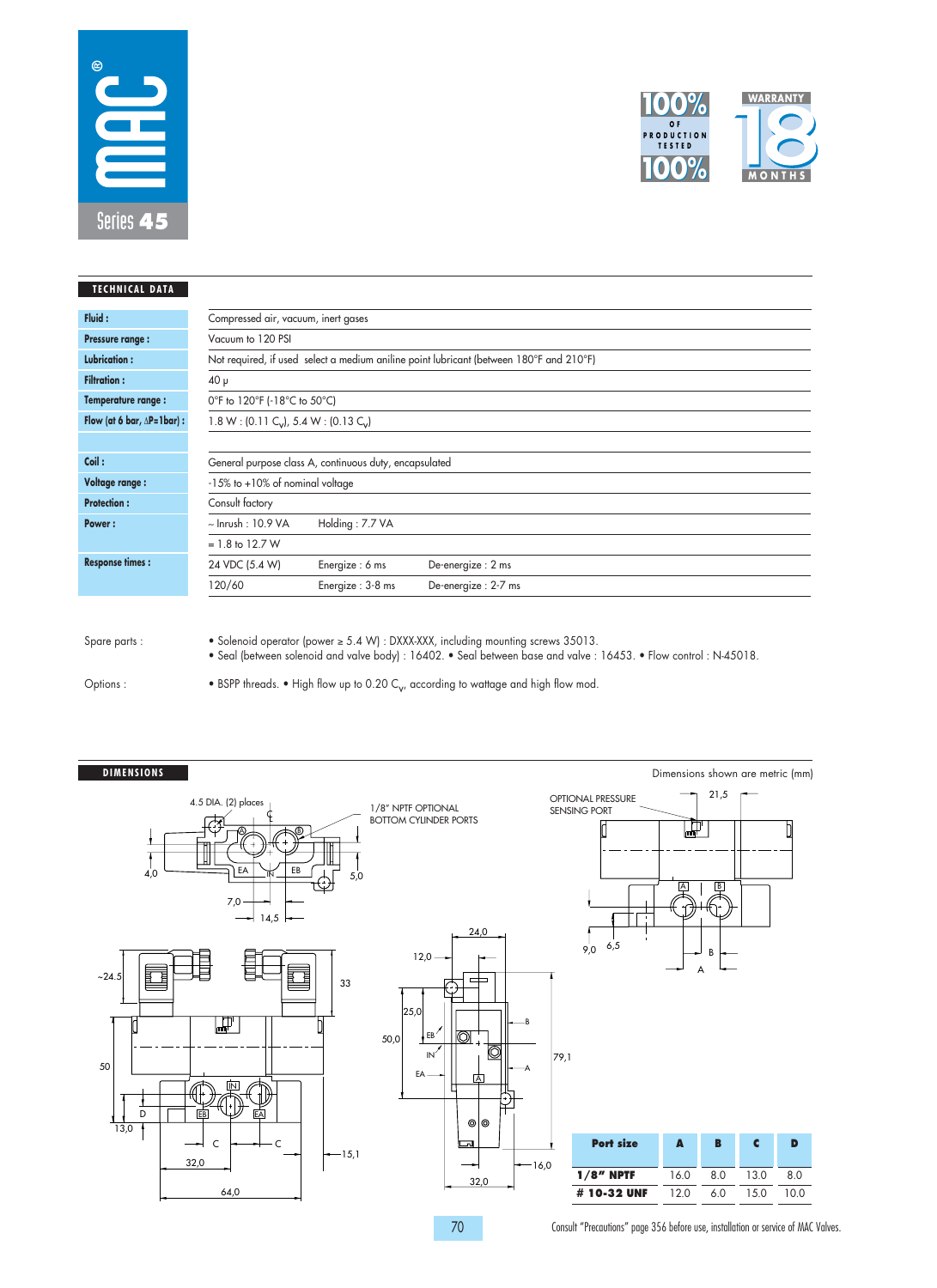

| $JUUUJ - U$                                                                                                                                                                                                                                                    |                                                            |                                          |                                                               |                          |                                                                                      |                                                    |                                                                                                    |
|----------------------------------------------------------------------------------------------------------------------------------------------------------------------------------------------------------------------------------------------------------------|------------------------------------------------------------|------------------------------------------|---------------------------------------------------------------|--------------------------|--------------------------------------------------------------------------------------|----------------------------------------------------|----------------------------------------------------------------------------------------------------|
| Function                                                                                                                                                                                                                                                       | Port size                                                  |                                          | Flow [Max]                                                    |                          | Manifold mounting                                                                    | Series                                             |                                                                                                    |
| 4/2                                                                                                                                                                                                                                                            |                                                            | # 10-32 - 1/8"                           | $0.20C_V$                                                     |                          |                                                                                      |                                                    |                                                                                                    |
| <b>OPERATIONAL BENEFITS</b><br>1. Balanced poppet, immune to variations of<br>pressure.<br>2. Short stroke with high flow.<br>forces.<br>4. Powerful return spring.<br>5. Manual operator standard on all valves.<br>6. Burn-out proof solenoid on AC service. | 3. The patented solenoid develops high shifting            |                                          |                                                               |                          |                                                                                      |                                                    | 35<br>100<br>200<br>55<br>56                                                                       |
| <b>HOW TO ORDER</b>                                                                                                                                                                                                                                            | <b>Port size</b>                                           |                                          | <b>Single operator</b>                                        |                          | <b>Double operator</b>                                                               |                                                    | 57<br>58                                                                                           |
| $1/8$ " NPTF<br># 10-32 UNF                                                                                                                                                                                                                                    |                                                            |                                          | в<br><u>exha q</u> im<br>45A-SA1-Dxxx-xxx<br>45A-SB1-Dxxx-xxx |                          | (Minimum DC wattage 5,4W)<br><b>EXHV OIN</b><br>45A-TA1-Dxxx-xxx<br>45A-TB1-Dxxx-xxx |                                                    | 59<br>45                                                                                           |
|                                                                                                                                                                                                                                                                | WITH INTEGRATED FLOW CONTROLS                              |                                          |                                                               |                          |                                                                                      |                                                    |                                                                                                    |
|                                                                                                                                                                                                                                                                | <b>Port size</b>                                           |                                          | <b>Single operator</b>                                        |                          | <b>Double operator</b>                                                               |                                                    | 700                                                                                                |
|                                                                                                                                                                                                                                                                | $1/8''$ NPTF                                               |                                          | <b>EXH V</b><br>ΦIΝ<br>45A-SA2-Dxxx-xxx                       |                          | 45A-TA2-Dxxx-xxx                                                                     | <b>EXHV OIN</b>                                    | 900                                                                                                |
| SOLENOID OPERATOR >                                                                                                                                                                                                                                            | # 10-32 UNF                                                |                                          | 45A-SB2-Dxxx-xxx<br>D XX X- X XX                              |                          | 45A-TB2-Dxxx-xxx                                                                     |                                                    | 82                                                                                                 |
| XX Voltage<br>120/60, 110/50<br>AA                                                                                                                                                                                                                             | $\boldsymbol{x}$<br>A                                      | <b>Wire length</b><br>18" (Flying leads) | $\boldsymbol{X}$<br>1                                         | Manual of<br>Non-locking | XX<br>KА                                                                             | <b>Electrical connection</b><br>Square connector   | 6300<br>6500                                                                                       |
| 240/60, 220/50<br>AB<br>24/60, 24/50<br><b>AC</b><br>24 VDC (1.8 W)<br>FB<br>24 VDC (5.4 W)<br>DA                                                                                                                                                              | J                                                          | Connector                                | $\overline{\mathbf{2}}$                                       | Locking                  | <b>KD</b><br>BA                                                                      | Square connector with light<br><b>Flying leads</b> | 6600                                                                                               |
| 24 VDC (12.7 W)<br>DF<br>Other options available, see page 353.                                                                                                                                                                                                |                                                            |                                          |                                                               |                          |                                                                                      |                                                    | 1300<br>800                                                                                        |
|                                                                                                                                                                                                                                                                | End plate kit required (Port size 1/4" NPTF) : M-45001-01. |                                          |                                                               |                          |                                                                                      |                                                    | <b>ISO 1</b><br><b>ISO 2</b><br><b>ISO 3</b><br><b>MAC125A</b><br><b>MAC250A</b><br><b>MAC500A</b> |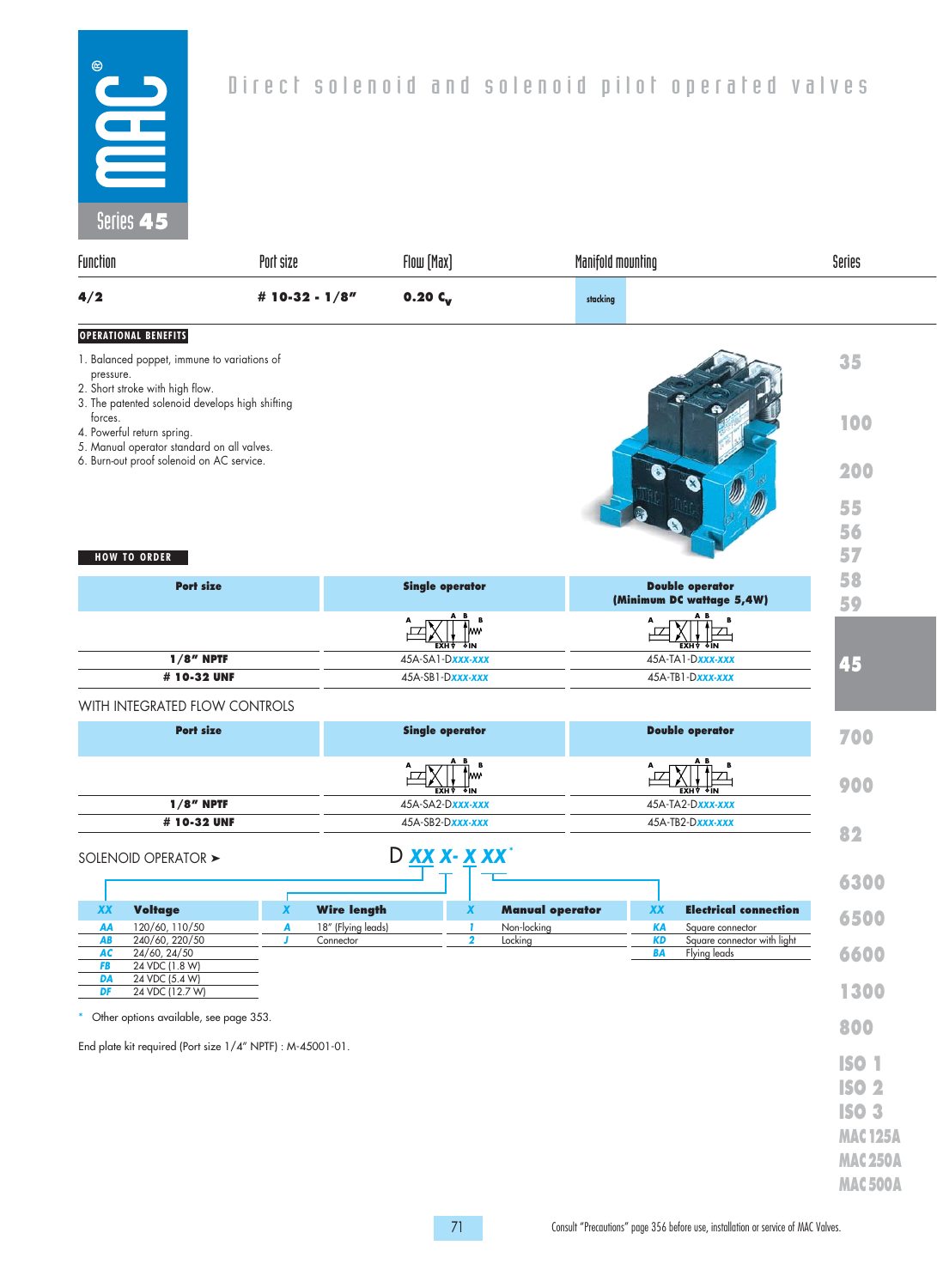



| <b>TECHNICAL DATA</b>                |                                       |                                                             |                                                                                         |  |  |  |  |  |  |
|--------------------------------------|---------------------------------------|-------------------------------------------------------------|-----------------------------------------------------------------------------------------|--|--|--|--|--|--|
| Fluid:                               | Compressed air, vacuum, inert gases   |                                                             |                                                                                         |  |  |  |  |  |  |
| <b>Pressure range:</b>               | Vacuum to 120 PSI                     |                                                             |                                                                                         |  |  |  |  |  |  |
| <b>Lubrication:</b>                  |                                       |                                                             | Not required, if used select a medium aniline point lubricant (between 180°F and 210°F) |  |  |  |  |  |  |
| <b>Filtration:</b>                   | $40 \mu$                              |                                                             |                                                                                         |  |  |  |  |  |  |
| Temperature range:                   | 0°F to 120°F (-18°C to 50°C)          |                                                             |                                                                                         |  |  |  |  |  |  |
| Flow (at 6 bar, $\Delta P = 1$ bar): |                                       | 1.8 W: (0.14 C <sub>v</sub> ), 5.4 W: (0.2 C <sub>v</sub> ) |                                                                                         |  |  |  |  |  |  |
|                                      |                                       |                                                             |                                                                                         |  |  |  |  |  |  |
| Coil:                                |                                       | General purpose class A, continuous duty, encapsulated      |                                                                                         |  |  |  |  |  |  |
| <b>Voltage range:</b>                | $-15\%$ to $+10\%$ of nominal voltage |                                                             |                                                                                         |  |  |  |  |  |  |
| <b>Protection:</b>                   | Consult factory                       |                                                             |                                                                                         |  |  |  |  |  |  |
| Power:                               | $\sim$ Inrush: 10.9 VA                | Holding: 7.7 VA                                             |                                                                                         |  |  |  |  |  |  |
|                                      | $= 1.8$ to 12.7 W                     |                                                             |                                                                                         |  |  |  |  |  |  |
| <b>Response times:</b>               | 24 VDC (5.4 W)                        | Energize: 6 ms                                              | De-energize: 2 ms                                                                       |  |  |  |  |  |  |
|                                      | 120/60                                | Energize: 3-8 ms                                            | De-energize: 2-7 ms                                                                     |  |  |  |  |  |  |

• Solenoid operator (power ≥ 5.4 W) : DXXX-XXX, including mounting screws 35013.

• Seal (between solenoid and valve body) : 16402. • Seal between valves : 16422. • Tie-rod (x2) : 19813.

• Valve cover plate with flow controls : N-45004. • Inlet & exhaust isolator : N-45005. Inlet isolator : N-45006. Exhaust isolator : N-45007

Options :

• BSPP threads. • High flow up to 0.3  $C_{\mathsf{v}}$ , according to wattage and high flow mod.

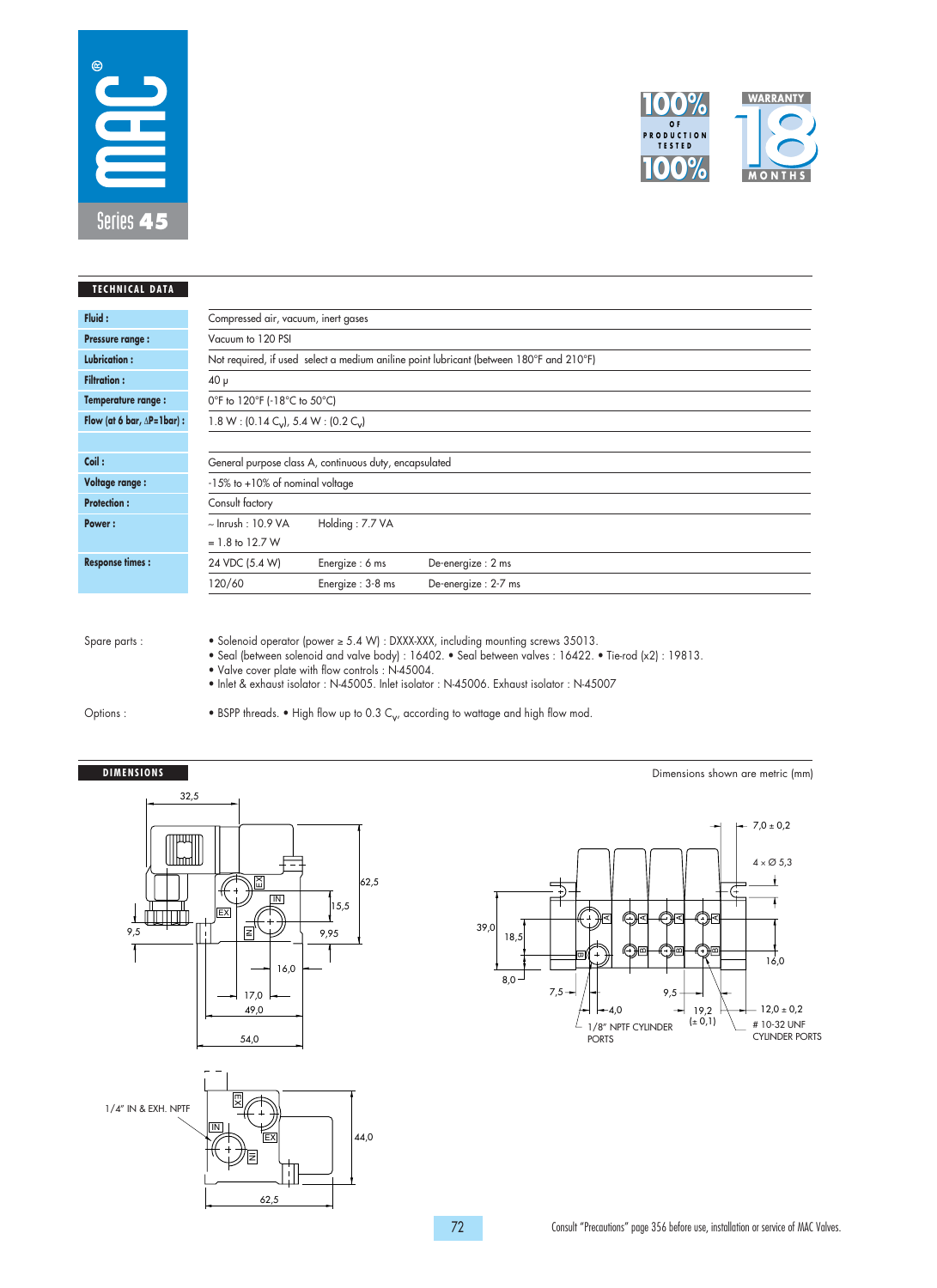

| JUIUJ 45                                                                                                                                       |                                        |                                                        |                                                                           |                |
|------------------------------------------------------------------------------------------------------------------------------------------------|----------------------------------------|--------------------------------------------------------|---------------------------------------------------------------------------|----------------|
| Function                                                                                                                                       | Port size                              | Flow [Max]                                             | Manifold mounting                                                         | Series         |
| 4/2                                                                                                                                            | # 10-32 - 1/8"                         | $0.11C_{v}$                                            | sub-base<br>non"plug-in"                                                  |                |
| <b>OPERATIONAL BENEFITS</b>                                                                                                                    |                                        |                                                        |                                                                           |                |
| 1. Balanced poppet, immune to variations of<br>pressure.<br>2. Short stroke with high flow.<br>3. The patented solenoid develops high shifting |                                        |                                                        |                                                                           | 35             |
| forces.<br>4. Powerful return spring.<br>5. Manual operator standard on all valves.<br>6. Burn-out proof solenoid on AC service.               |                                        |                                                        |                                                                           | 100            |
|                                                                                                                                                |                                        |                                                        |                                                                           | 200            |
|                                                                                                                                                |                                        |                                                        |                                                                           | 55             |
|                                                                                                                                                |                                        |                                                        |                                                                           | 56             |
| <b>HOW TO ORDER</b>                                                                                                                            |                                        |                                                        |                                                                           | 57             |
| <b>Port size</b>                                                                                                                               |                                        | <b>Single operator</b>                                 | <b>Double operator</b>                                                    | 58             |
|                                                                                                                                                |                                        |                                                        | (Minimum DC wattage 5.4W)                                                 | 59             |
|                                                                                                                                                |                                        | W۳<br>EXH A QIM                                        | <b>EXH</b> A QIM                                                          |                |
| <b>Valve less base</b>                                                                                                                         |                                        | 45A-LOO-Dxxx-xxx                                       | 45A-N00-Dxxx-xxx                                                          | 45             |
| 1/8" NPTF base                                                                                                                                 |                                        | 45A-LAC-Dxxx-xxx                                       | 45A-NAC-Dxxx-xxx                                                          |                |
| # 10-32 UNF base                                                                                                                               |                                        | 45A-LBC-Dxxx-xxx                                       | 45A-NBC-Dxxx-xxx                                                          |                |
| WITH INTEGRATED FLOW CONTROLS                                                                                                                  |                                        |                                                        |                                                                           | 700            |
| <b>Port size</b>                                                                                                                               |                                        | <b>Single operator</b>                                 | <b>Double operator</b><br>(Minimum DC wattage 5.4W)                       |                |
|                                                                                                                                                |                                        | W۳<br><b>EXH V OIN</b>                                 | <b>EXHY OIN</b>                                                           | 900            |
| <b>Valve less base</b>                                                                                                                         |                                        | 45A-L00-Dxxx-xxx                                       | 45A-N00-Dxxx-xxx                                                          |                |
| 1/8" NPTF base                                                                                                                                 |                                        | 45A-LAD-Dxxx-xxx                                       | 45A-NAD-Dxxx-xxx                                                          | 82             |
| # 10-32 UNF base                                                                                                                               |                                        | 45A-LBD-Dxxx-xxx                                       | 45A-NBD-Dxxx-xxx                                                          |                |
| SOLENOID OPERATOR >                                                                                                                            |                                        | D XX X- X XX'                                          |                                                                           | 6300           |
|                                                                                                                                                |                                        |                                                        |                                                                           | 6500           |
| <b>Voltage</b><br><b>XX</b>                                                                                                                    | $\boldsymbol{x}$<br><b>Wire length</b> | X                                                      | <b>Manual operator</b><br><b>XX</b><br><b>Electrical connection</b>       | 6600           |
| 120/60, 110/50<br>AA<br>240/60, 220/50<br>AB                                                                                                   | A<br>18" (Flying leads)<br>Connector   | Non-locking<br>1<br>$\overline{\mathbf{2}}$<br>Locking | <b>KA</b><br>Square connector<br><b>KD</b><br>Square connector with light |                |
| 24/60, 24/50<br>AC<br>24 VDC (1.8 W)<br>FB                                                                                                     |                                        |                                                        | <b>BA</b><br>Flying leads                                                 | 1300           |
| 24 VDC (5.4 W)<br>DA<br>24 VDC (12.7 W)<br>DF                                                                                                  |                                        |                                                        |                                                                           | 800            |
| Other options available, see page 353.                                                                                                         |                                        |                                                        |                                                                           | <b>ISO 1</b>   |
| End plate kit required (Port size 1/4" NPTF) : M-45008-01                                                                                      |                                        |                                                        |                                                                           | <b>ISO 2</b>   |
|                                                                                                                                                |                                        |                                                        |                                                                           | <b>ISO 3</b>   |
|                                                                                                                                                |                                        |                                                        |                                                                           |                |
|                                                                                                                                                |                                        |                                                        |                                                                           | <b>MAC125A</b> |
|                                                                                                                                                |                                        |                                                        |                                                                           | <b>MAC250A</b> |
|                                                                                                                                                |                                        |                                                        |                                                                           | <b>MAC500A</b> |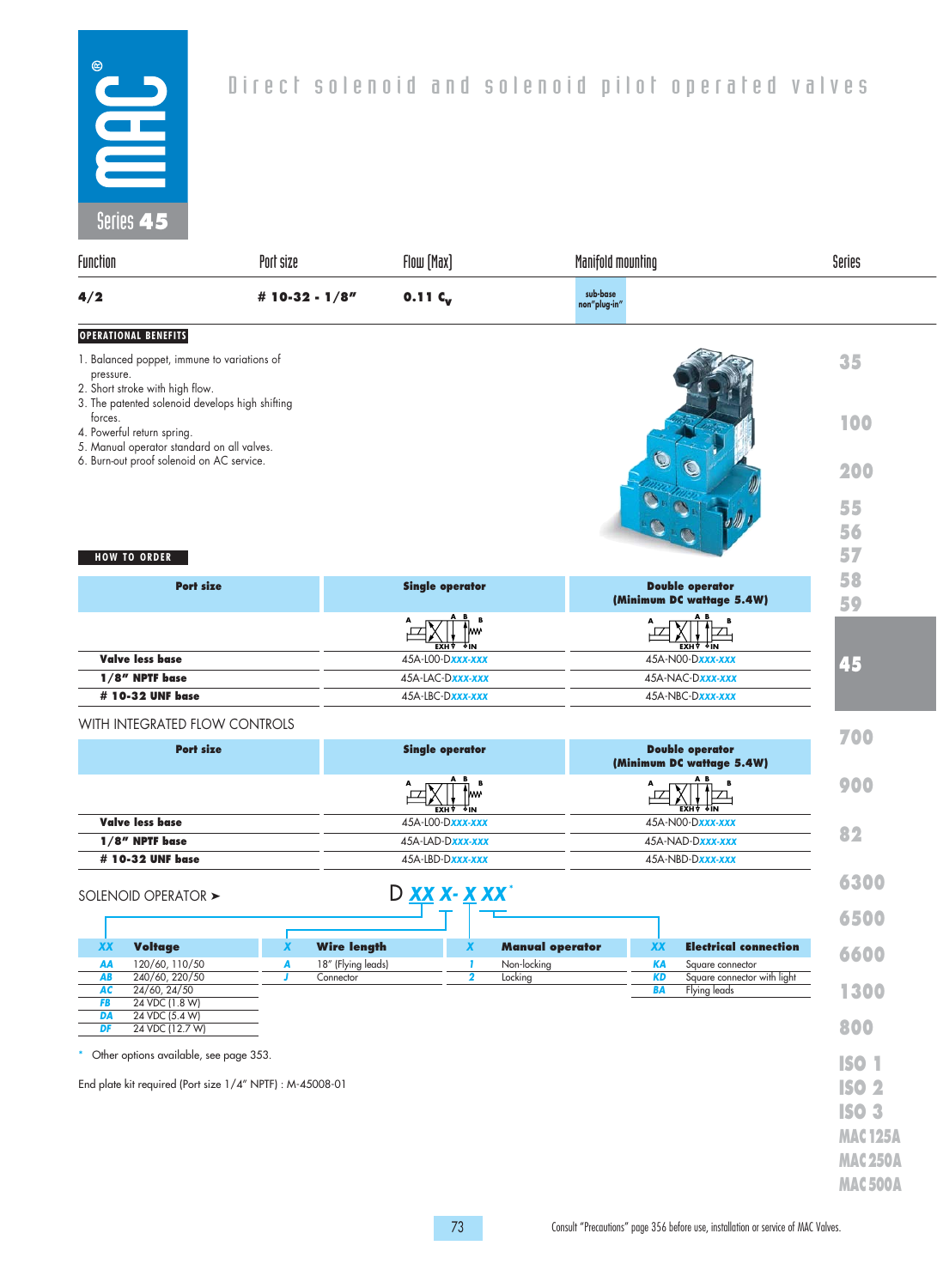



| <b>TECHNICAL DATA</b>                |                                                                 |                                                        |                                                                                         |  |  |  |  |  |  |
|--------------------------------------|-----------------------------------------------------------------|--------------------------------------------------------|-----------------------------------------------------------------------------------------|--|--|--|--|--|--|
| Fluid:                               |                                                                 | Compressed air, vacuum, inert gases                    |                                                                                         |  |  |  |  |  |  |
| <b>Pressure range:</b>               | Vacuum to 120 PSI                                               |                                                        |                                                                                         |  |  |  |  |  |  |
| <b>Lubrication:</b>                  |                                                                 |                                                        | Not required, if used select a medium aniline point lubricant (between 180°F and 210°F) |  |  |  |  |  |  |
| <b>Filtration:</b>                   | $40 \mu$                                                        |                                                        |                                                                                         |  |  |  |  |  |  |
| Temperature range:                   |                                                                 | 0°F to 120°F (-18°C to 50°C)                           |                                                                                         |  |  |  |  |  |  |
| Flow (at 6 bar, $\Delta P = 1$ bar): | $1.8 W$ : (0.09 C <sub>v</sub> ), 5.4 W: (0.11 C <sub>v</sub> ) |                                                        |                                                                                         |  |  |  |  |  |  |
|                                      |                                                                 |                                                        |                                                                                         |  |  |  |  |  |  |
| Coil:                                |                                                                 | General purpose class A, continuous duty, encapsulated |                                                                                         |  |  |  |  |  |  |
| Voltage range :                      | $-15\%$ to $+10\%$ of nominal voltage                           |                                                        |                                                                                         |  |  |  |  |  |  |
| <b>Protection:</b>                   | Consult factory                                                 |                                                        |                                                                                         |  |  |  |  |  |  |
| Power:                               | $\sim$ Inrush: 10.9 VA                                          | Holding: 7.7 VA                                        |                                                                                         |  |  |  |  |  |  |
|                                      | $= 1.8$ to 12.7 W                                               |                                                        |                                                                                         |  |  |  |  |  |  |
| <b>Response times:</b>               | 24 VDC (5.4 W)                                                  | Energize: 6 ms                                         | De-energize: 2 ms                                                                       |  |  |  |  |  |  |
|                                      | 120/60                                                          | Energize: 3-8 ms                                       | De-energize: 2-7 ms                                                                     |  |  |  |  |  |  |

• Solenoid operator (power ≥ 5.4 W) : DXXX-XXX, including mounting screws 35013.

• Seal (between solenoid and valve body) : 16402. • Seal between base and valve : 16453. • Seal between bases : 16455.

• Tie-rod (x2) : 19753. • Side cover plate with flow controls : N-45016.

• Inlet & exhaust isolator : N-45008. • Inlet isolator : N-45009. • Exhaust isolator : N-45010.

Options :

• BSPP threads. • High flow up to 0.18 C<sub>v</sub>, according to wattage and high flow Mod. • Bottom inlet : specify Mod. 0210.

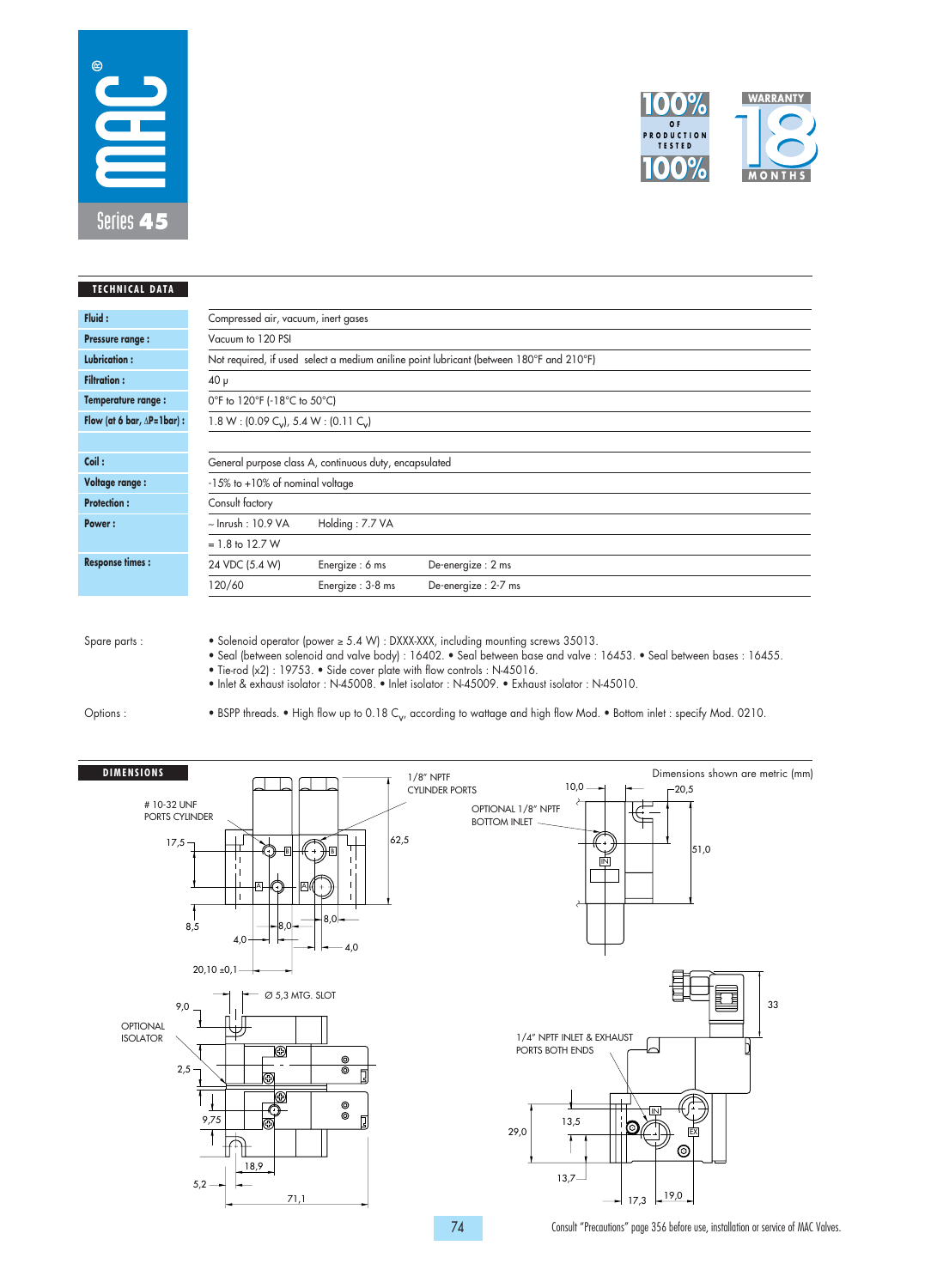

| JUIUS 4 J                             |                                                                                                                                   |                        |                                 |                        |                               |                                         |                   |                        |                                                 |                 |
|---------------------------------------|-----------------------------------------------------------------------------------------------------------------------------------|------------------------|---------------------------------|------------------------|-------------------------------|-----------------------------------------|-------------------|------------------------|-------------------------------------------------|-----------------|
| Function                              |                                                                                                                                   | Port size              |                                 | Flow [Max]             |                               |                                         | Manifold mounting |                        |                                                 | Series          |
| 4/2                                   |                                                                                                                                   | # 10-32 - $1/8"$       |                                 | $0.11C_{v}$            |                               | sub-base with<br>pressure<br>regulators |                   |                        |                                                 |                 |
| <b>OPERATIONAL BENEFITS</b>           |                                                                                                                                   |                        |                                 |                        |                               |                                         |                   |                        |                                                 |                 |
| pressure.                             | 1. Balanced poppet, immune to variations of<br>2. Short stroke with high flow.<br>3. The patented solenoid develops high shifting |                        |                                 |                        |                               |                                         |                   |                        |                                                 | 35              |
| forces.<br>4. Powerful return spring. | 5. Manual operator standard on all valves.                                                                                        |                        |                                 |                        |                               |                                         |                   |                        |                                                 | 100             |
|                                       | 6. Burn-out proof solenoid on AC service.                                                                                         |                        |                                 |                        |                               |                                         |                   |                        |                                                 | 200             |
|                                       |                                                                                                                                   |                        |                                 |                        |                               |                                         |                   |                        |                                                 | 55              |
|                                       |                                                                                                                                   |                        |                                 |                        |                               |                                         |                   |                        |                                                 | 56              |
| <b>HOW TO ORDER</b>                   |                                                                                                                                   |                        |                                 |                        |                               |                                         |                   |                        |                                                 | 57              |
|                                       | <b>Port size</b>                                                                                                                  |                        |                                 | <b>Single operator</b> |                               |                                         |                   |                        | <b>Double operator</b>                          | 58              |
|                                       |                                                                                                                                   |                        |                                 |                        |                               |                                         |                   |                        | (Minimum DC wattage 5,4W)                       | 59              |
|                                       |                                                                                                                                   |                        |                                 |                        | B<br>kw<br>কπ                 |                                         |                   |                        | <b>EXH</b> A QIM                                |                 |
| <b>Valve less base</b>                |                                                                                                                                   |                        |                                 | 45A-LOO-Dxxx-xxx       | EXH ⊽                         |                                         |                   |                        | 45A-N00-Dxxx-xxx                                | 45              |
|                                       | $1/8$ " NPTF base                                                                                                                 |                        |                                 | 45A-LAJ-Dxxx-xxx       |                               |                                         |                   |                        | 45A-NAJ-Dxxx-xxx                                |                 |
|                                       | # 10-32 UNF base                                                                                                                  |                        |                                 | 45A-LBJ-Dxxx-xxx       |                               |                                         |                   |                        | 45A-NBJ-Dxxx-xxx                                |                 |
|                                       | SOLENOID OPERATOR >                                                                                                               |                        |                                 | D XX X- X XX'          |                               |                                         |                   |                        |                                                 | 700             |
|                                       |                                                                                                                                   |                        |                                 |                        |                               |                                         |                   |                        |                                                 |                 |
| <b>XX</b>                             | <b>Voltage</b>                                                                                                                    | X                      | <b>Wire length</b>              |                        | X                             | <b>Manual operator</b>                  |                   | <b>XX</b>              | <b>Electrical connection</b>                    | 900             |
| AA<br>AB                              | 120/60, 110/50<br>240/60, 220/50                                                                                                  | A<br>J                 | 18" (Flying leads)<br>Connector |                        | -1<br>$\overline{\mathbf{2}}$ | Non-locking<br>Locking                  |                   | <b>KA</b><br><b>KD</b> | Square connector<br>Square connector with light |                 |
| AC                                    | 24/60, 24/50                                                                                                                      |                        |                                 |                        |                               |                                         |                   | BA                     | Flying leads                                    | 82              |
| FB<br>DA                              | 24 VDC (1.8 W)<br>24 VDC (5.4 W)                                                                                                  |                        |                                 |                        |                               |                                         |                   |                        |                                                 |                 |
| DF                                    | 24 VDC (12.7 W)                                                                                                                   |                        |                                 |                        |                               |                                         |                   |                        |                                                 | 6300            |
|                                       | Other options available, see page 353.                                                                                            |                        |                                 |                        |                               |                                         |                   |                        |                                                 |                 |
|                                       | End plate kit required (Port size 1/4" NPTF) : M-45008-01.<br>Options (with gauge port) : Single operator : replace L by M.       |                        |                                 |                        |                               |                                         |                   |                        |                                                 | 6500            |
| <b>REGULATOR OPTIONS</b>              | Double operator: replace N by P.                                                                                                  |                        |                                 |                        |                               |                                         |                   |                        |                                                 | 6600            |
|                                       | 45A-XXJ-D xxx-xxx                                                                                                                 | ("J" is for Adj. knob) |                                 |                        |                               |                                         |                   |                        |                                                 | 1300            |
|                                       | - Replace with "E" for slotted stem<br>Replace with "G" for locking slotted stem                                                  |                        |                                 |                        |                               |                                         |                   |                        |                                                 | 800             |
|                                       |                                                                                                                                   |                        |                                 |                        |                               |                                         |                   |                        |                                                 |                 |
|                                       |                                                                                                                                   |                        |                                 |                        |                               |                                         |                   |                        |                                                 | <b>ISO 1</b>    |
|                                       |                                                                                                                                   |                        |                                 |                        |                               |                                         |                   |                        |                                                 | <b>ISO 2</b>    |
|                                       |                                                                                                                                   |                        |                                 |                        |                               |                                         |                   |                        |                                                 | <b>ISO 3</b>    |
|                                       |                                                                                                                                   |                        |                                 |                        |                               |                                         |                   |                        |                                                 | <b>MAC 125A</b> |
|                                       |                                                                                                                                   |                        |                                 |                        |                               |                                         |                   |                        |                                                 | <b>MAC250A</b>  |
|                                       |                                                                                                                                   |                        |                                 |                        |                               |                                         |                   |                        |                                                 | <b>MAC500A</b>  |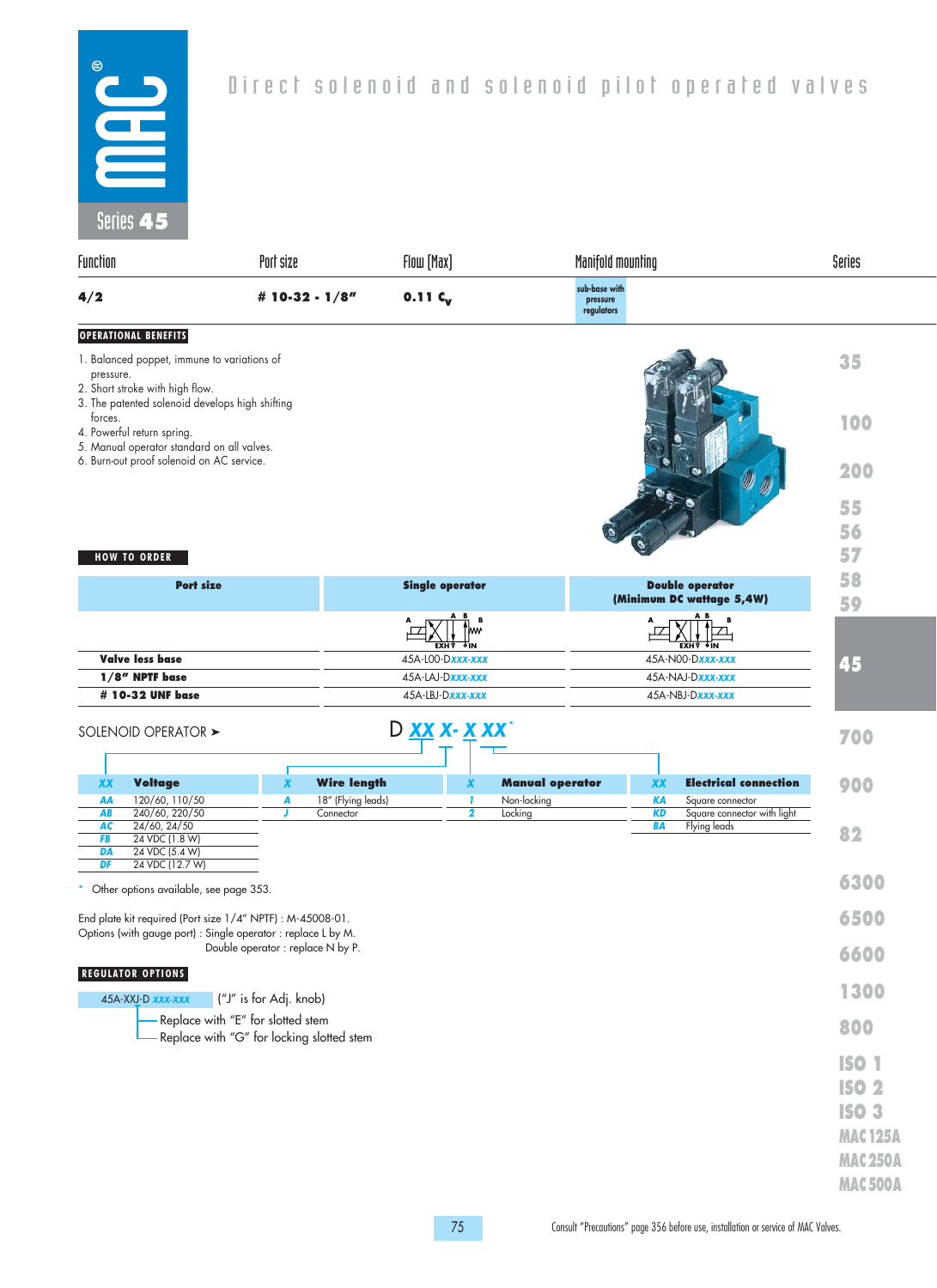



|                         | Compressed air, vacuum, inert gases                             |                                                                                                                                                                                            |  |  |  |  |  |
|-------------------------|-----------------------------------------------------------------|--------------------------------------------------------------------------------------------------------------------------------------------------------------------------------------------|--|--|--|--|--|
| Vacuum to 120 PSI       |                                                                 |                                                                                                                                                                                            |  |  |  |  |  |
|                         |                                                                 |                                                                                                                                                                                            |  |  |  |  |  |
| $40 \mu$                |                                                                 |                                                                                                                                                                                            |  |  |  |  |  |
|                         | 0°F to 120°F (-18°C to 50°C)                                    |                                                                                                                                                                                            |  |  |  |  |  |
|                         | $1.8 W$ : (0.09 C <sub>v</sub> ), 5.4 W: (0.11 C <sub>v</sub> ) |                                                                                                                                                                                            |  |  |  |  |  |
|                         |                                                                 |                                                                                                                                                                                            |  |  |  |  |  |
|                         |                                                                 |                                                                                                                                                                                            |  |  |  |  |  |
|                         |                                                                 |                                                                                                                                                                                            |  |  |  |  |  |
| Consult factory         |                                                                 |                                                                                                                                                                                            |  |  |  |  |  |
| $\sim$ Inrush : 10.9 VA | Holding: 7.7 VA                                                 |                                                                                                                                                                                            |  |  |  |  |  |
| $= 1.8$ to 12.7 W       |                                                                 |                                                                                                                                                                                            |  |  |  |  |  |
| 24 VDC (5.4 W)          | Energize: 6 ms                                                  | De-energize: 2 ms                                                                                                                                                                          |  |  |  |  |  |
| 120/60                  | Energize: 3-8 ms                                                | De-energize: 2-7 ms                                                                                                                                                                        |  |  |  |  |  |
|                         |                                                                 | Not required, if used select a medium aniline point lubricant (between 180°F and 210°F)<br>General purpose class A, continuous duty, encapsulated<br>$-15\%$ to $+10\%$ of nominal voltage |  |  |  |  |  |

• Solenoid operator (power ≥ 5.4 W) : DXXX-XXX, including mounting screws 35013.

• Seal (between solenoid and valve body) : 16402. • Seal between base and valve : 16453. • Seal between bases : 16455.

• Tie-rod (x2) : 19753. • Pressure regulator : 45A-00R (Adj. Knob), 45A-00L (Slotted Stem), 45A-00M (Locking Slotted Stem).

• Inlet & exhaust isolator : N-45008. • Inlet isolator : N-45009. • Exhaust isolator : N-45010.

Options :

• BSPP threads. • High flow up to 0.18 C<sub>v</sub>, according to wattage and high flow mod. • Bottom inlet : specify Mod. 0210.

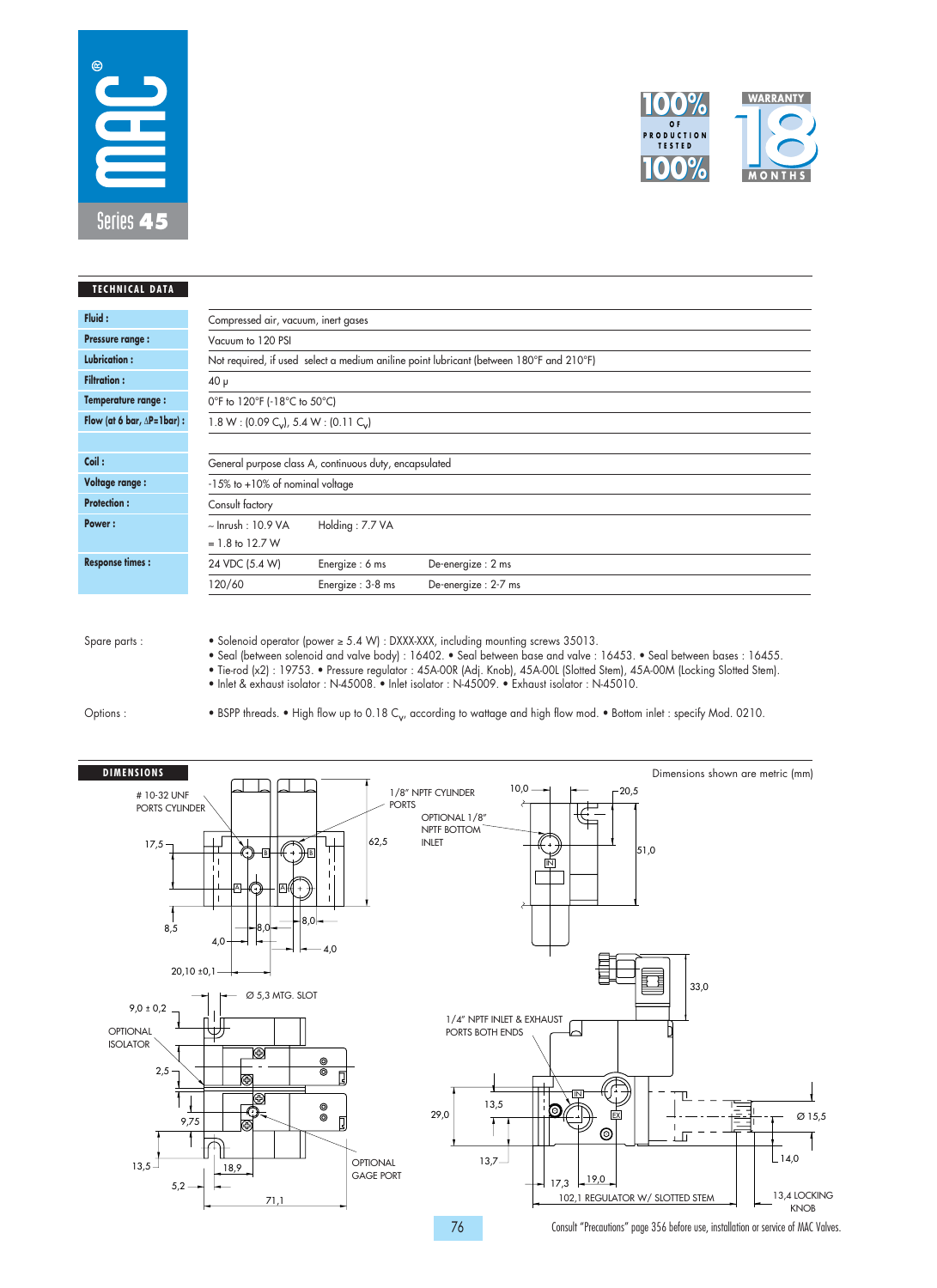

# Direct solenoid and solenoid pilot operated valves

| Function                                                                                                                               | Port size                                                                            | Flow [Max]                |                                    | <b>Manifold mounting</b>                                     | Series                                     |                                                                                                    |
|----------------------------------------------------------------------------------------------------------------------------------------|--------------------------------------------------------------------------------------|---------------------------|------------------------------------|--------------------------------------------------------------|--------------------------------------------|----------------------------------------------------------------------------------------------------|
| 4/2                                                                                                                                    | # 10-32 - $1/8"$                                                                     | $0.11C_{v}$               |                                    | sub-base with<br>pressure<br>regulators and<br>flow controls |                                            |                                                                                                    |
| <b>OPERATIONAL BENEFITS</b><br>1. Balanced poppet, immune to variations of<br>pressure.<br>2. Short stroke with high flow.             |                                                                                      |                           |                                    |                                                              |                                            | 35                                                                                                 |
| 3. The patented solenoid develops high shifting<br>forces.<br>4. Powerful return spring.<br>5. Manual operator standard on all valves. |                                                                                      |                           |                                    |                                                              |                                            | 100                                                                                                |
| 6. Burn-out proof solenoid on AC service.                                                                                              |                                                                                      |                           |                                    |                                                              |                                            | 200<br>55                                                                                          |
|                                                                                                                                        |                                                                                      |                           |                                    |                                                              |                                            | 56                                                                                                 |
| <b>HOW TO ORDER</b>                                                                                                                    |                                                                                      |                           |                                    |                                                              |                                            | 57                                                                                                 |
| <b>Port size</b>                                                                                                                       |                                                                                      | <b>Single operator</b>    |                                    |                                                              | <b>Double operator</b>                     | 58                                                                                                 |
|                                                                                                                                        |                                                                                      |                           |                                    |                                                              | (Minimum DC wattage 5,4W)                  | 59                                                                                                 |
|                                                                                                                                        |                                                                                      |                           |                                    |                                                              |                                            |                                                                                                    |
| <b>Valve less base</b>                                                                                                                 |                                                                                      | EXH V<br>45A-L00-Dxxx-xxx |                                    |                                                              | EXH∛<br>45A-N00-Dxxx-xxx                   |                                                                                                    |
| 1/8" NPTF base                                                                                                                         |                                                                                      | 45A-LAK-Dxxx-xxx          |                                    | 45A-NAK-Dxxx-xxx                                             | 45                                         |                                                                                                    |
| # 10-32 UNF base                                                                                                                       |                                                                                      | 45A-LBK-Dxxx-xxx          |                                    |                                                              | 45A-NBK-Dxxx-xxx                           |                                                                                                    |
| SOLENOID OPERATOR >                                                                                                                    |                                                                                      | D XX X- X XX              |                                    |                                                              |                                            | 700                                                                                                |
| <b>Voltage</b><br><b>XX</b>                                                                                                            | X                                                                                    | <b>Wire length</b>        | <b>Manual operator</b><br>X        | <b>XX</b>                                                    | <b>Electrical connection</b>               | 900                                                                                                |
| 120/60, 110/50<br>AA                                                                                                                   | A                                                                                    | 18" (Flying leads)        | Non-locking<br>-1                  | <b>KA</b>                                                    | Square connector                           |                                                                                                    |
| 240/60, 220/50<br>AB<br>AC<br>24/60, 24/50                                                                                             | Connector                                                                            |                           | $\overline{\mathbf{2}}$<br>Locking | <b>KD</b><br><b>BA</b>                                       | Square connectorwith light<br>Flying leads | 82                                                                                                 |
| 24 VDC (1.8 W)<br>FB<br>DA<br>24 VDC (5.4 W)                                                                                           |                                                                                      |                           |                                    |                                                              |                                            |                                                                                                    |
| DF<br>24 VDC (12.7 W)<br>Other options available, see page 353.                                                                        |                                                                                      |                           |                                    |                                                              |                                            | 6300                                                                                               |
| End plate kit required (Port size 1/4" NPTF) : M-45008-01.<br>Options (with gauge port) : Single operator : replace L by M             |                                                                                      |                           |                                    |                                                              |                                            | 6500                                                                                               |
|                                                                                                                                        | Double operator : replace N by P.                                                    |                           |                                    |                                                              |                                            | 6600                                                                                               |
| <b>REGULATOR AND</b><br><b>F.C. OPTIONS</b>                                                                                            |                                                                                      |                           |                                    |                                                              |                                            | 1300                                                                                               |
| 45A-XXK-D xxx-xxx                                                                                                                      | ("K" option is for Adj. knob and F.C.)<br>Replace with "F" for slotted stem and F.C. |                           |                                    |                                                              |                                            | 800                                                                                                |
|                                                                                                                                        | Replace with "H" for locking slotted stem and F.C.                                   |                           |                                    |                                                              |                                            | <b>ISO 1</b><br><b>ISO 2</b><br><b>ISO 3</b><br><b>MAC125A</b><br><b>MAC250A</b><br><b>MAC500A</b> |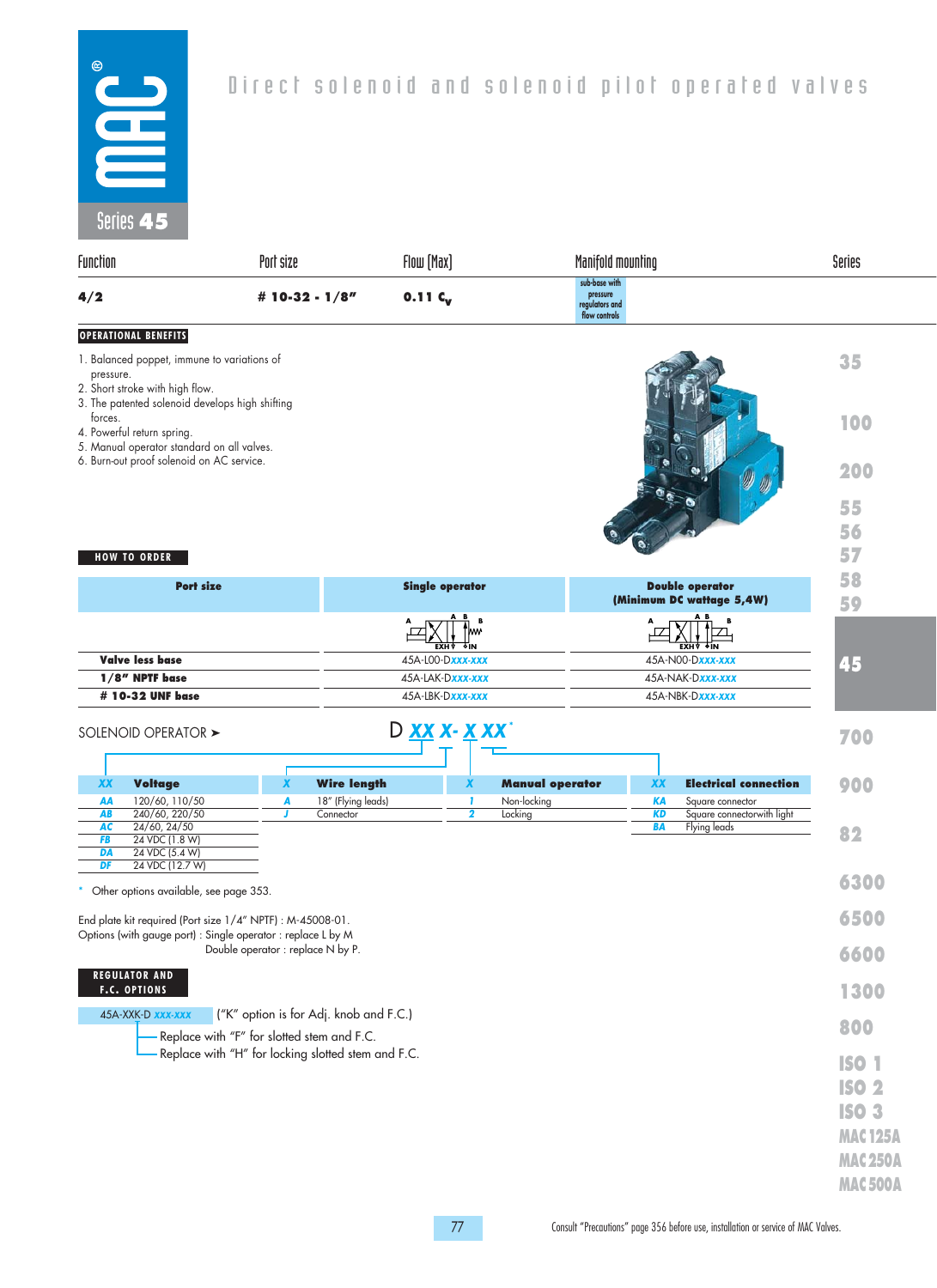



| <b>TECHNICAL DATA</b>                |                                                                                         |                                                        |                     |  |  |
|--------------------------------------|-----------------------------------------------------------------------------------------|--------------------------------------------------------|---------------------|--|--|
| Fluid:                               | Compressed air, vacuum, inert gases                                                     |                                                        |                     |  |  |
| <b>Pressure range:</b>               | Vacuum to 120 PSI                                                                       |                                                        |                     |  |  |
| <b>Lubrication:</b>                  | Not required, if used select a medium aniline point lubricant (between 180°F and 210°F) |                                                        |                     |  |  |
| <b>Filtration:</b>                   | $40 \mu$                                                                                |                                                        |                     |  |  |
| Temperature range:                   | 0°F to 120°F (-18°C to 50°C)                                                            |                                                        |                     |  |  |
| Flow (at 6 bar, $\Delta P = 1$ bar): | $1.8 W$ : (0.09 C <sub>v</sub> ), 5.4 W: (0.11 C <sub>v</sub> )                         |                                                        |                     |  |  |
|                                      |                                                                                         |                                                        |                     |  |  |
| Coil:                                |                                                                                         | General purpose class A, continuous duty, encapsulated |                     |  |  |
| <b>Voltage range:</b>                | $-15\%$ to $+10\%$ of nominal voltage                                                   |                                                        |                     |  |  |
| <b>Protection:</b>                   | Consult factory                                                                         |                                                        |                     |  |  |
| Power:                               | $\sim$ Inrush : 10.9 VA                                                                 | Holding: 7.7 VA                                        |                     |  |  |
|                                      | $= 1.8$ to 12.7 W                                                                       |                                                        |                     |  |  |
| <b>Response times:</b>               | 24 VDC (5.4 W)                                                                          | Energize: 6 ms                                         | De-energize: 2 ms   |  |  |
|                                      | 120/60                                                                                  | Energize: 3-8 ms                                       | De-energize: 2-7 ms |  |  |

• Solenoid operator (power ≥ 5.4 W) : DXXX-XXX, including mounting screws 35013.

• Seal (between solenoid and valve body) : 16402. • Seal between base and valve : 16453. • Seal between bases : 16455. • Tie-rod (x2) : 19753. • Pressure regulator with flow controls : 45A-00N (Slotted Stem), 45A-00P (Locking Slotted Stem), 45A-00S(Adj. Knob). • Inlet & exhaust isolator : N-45008. • Inlet isolator : N-45009. • Exhaust isolator : N-45010.

Options :

• BSPP threads. • High flow up to 0.18 C<sub>v</sub>, according to wattage and high flow Mod. • Bottom inlet : specify Mod. 0210.

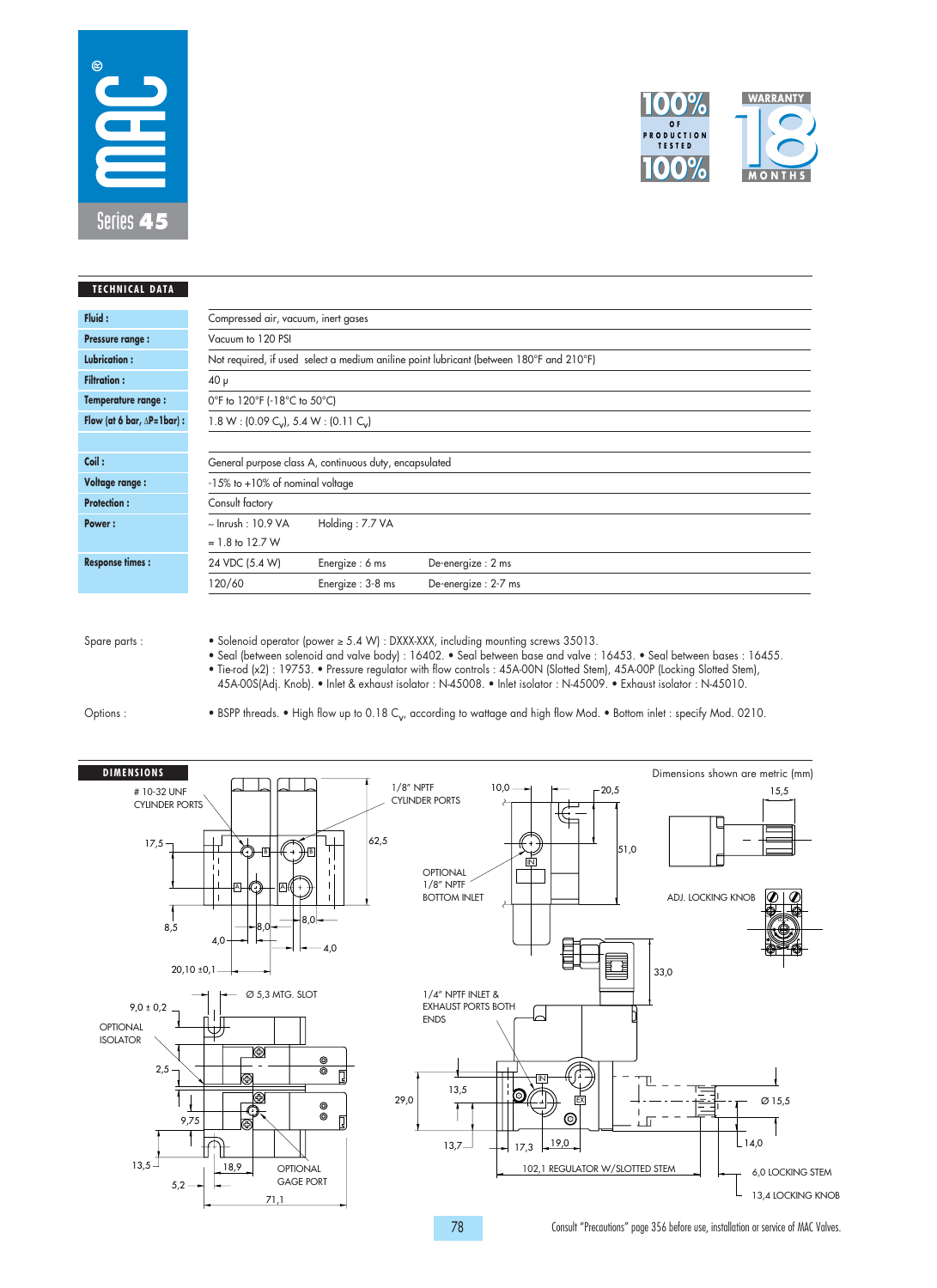



NOTE : For valves mounted to a circuit bar reference MAC circuit bar Catalog for ordering info. For the 35 series circuit bar, use MOD FM01 after circuit bar part number.

**JM** Rectangular Male only† **KA** Mini Plug-in **KJ** Mini Plug-in Male only **TA** Dual Tabs (.110) Plain **TJ** Dual Tabs (.110) Plain † Available on individual valves and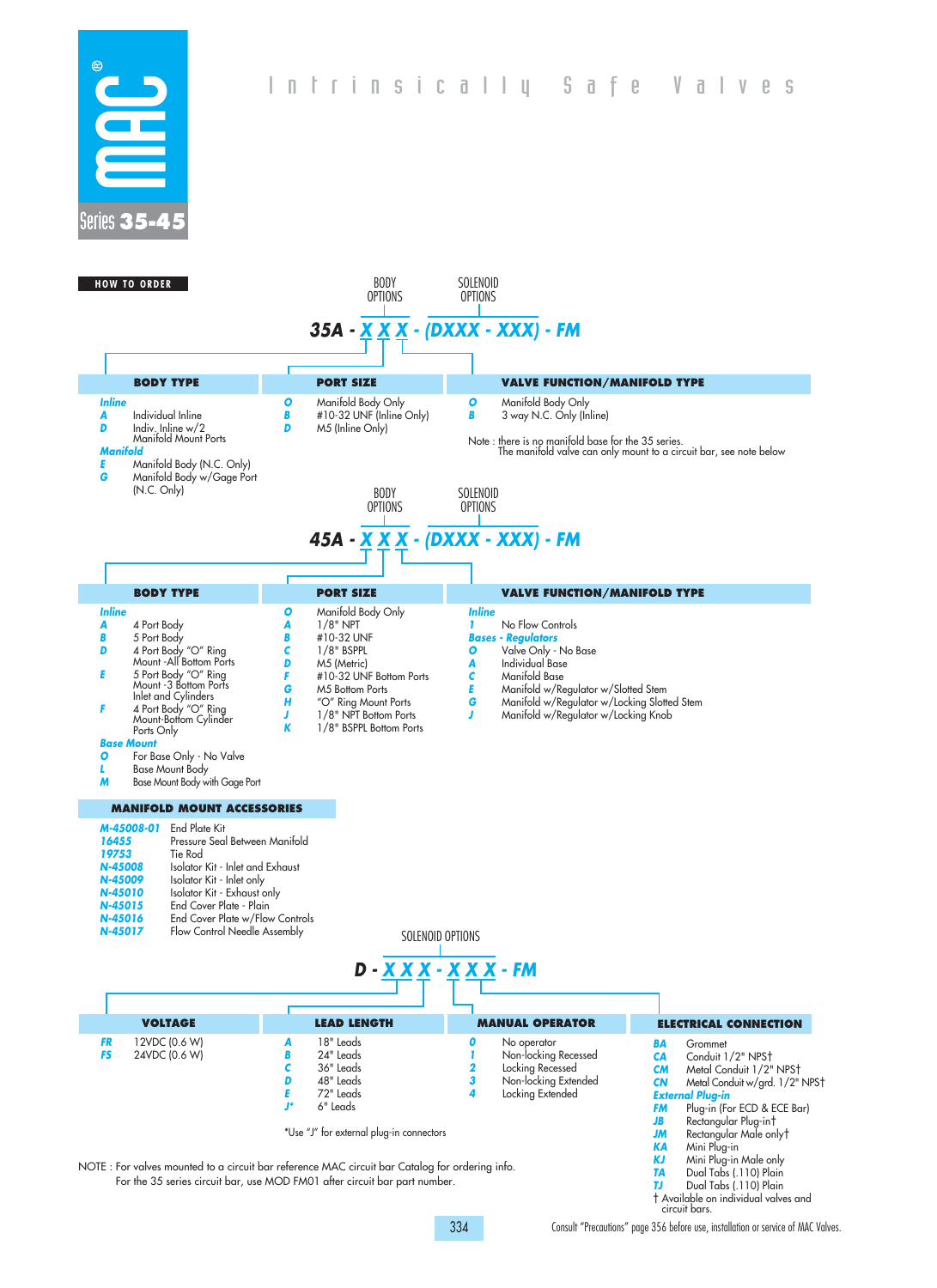

**Codification table for voltages / Wire length / Manual operators / Electrical connections**

VALVE CODE ➤

**- D XX X - X XX 1 2 3 4**

**OPTIONS AVAILABLE FOR** 

- Solenoid valves 35, 45 and 82 Series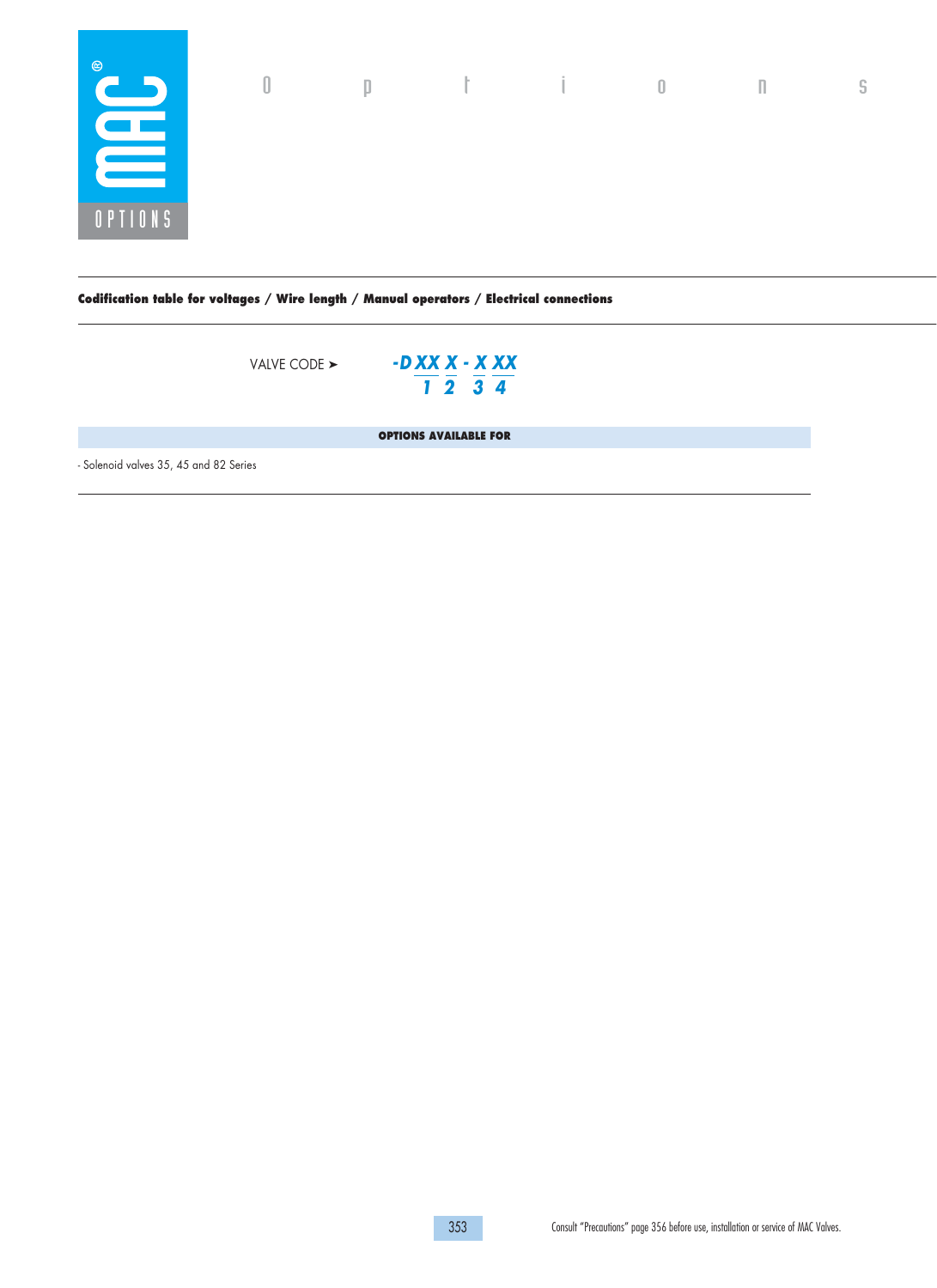

|                    | <b>1. VOLTAGE</b>           |
|--------------------|-----------------------------|
| $-D$ XX $X - X$ XX | <b>VOLTAGE</b>              |
| AA                 | 120/60, 110/50              |
| AB                 | 240/60, 220/50              |
| <b>AC</b>          | 24/60, 24/50                |
| <b>AD</b>          | 24/60                       |
| AE                 | 200/60                      |
| <b>AF</b>          | 240/50                      |
| <b>AG</b>          | 100/50, 100/60, 110/60      |
| <b>DA</b>          | 24 VDC (5.4 W)              |
| <b>DB</b>          | 12 VDC (5.4 W)              |
| <b>DC</b>          | 12 VDC (7.5 W)              |
| <b>DD</b>          | 24 VDC (7.3 W)              |
| DE                 | 12 VDC (12.7 W) - CLSFonly  |
| DF                 | 24 VDC (12.7 W) - CLSF only |
| <b>DK</b>          | 110 VDC (4.7 W)             |
| <b>DL</b>          | 64 VDC (6 W)                |
| <b>DM</b>          | 36 VDC (5.3 W)              |
| <b>DN</b>          | 6 VDC (6 W)                 |
| <b>DP</b>          | 48 VDC (5.8 W)              |
| <b>DU</b>          | 24 VDC (6 W)                |
| EA                 | 12 VDC (6 W)                |
| <b>FA</b>          | 12 VDC (1.8 W)              |
| <b>FB</b>          | 24 VDC (1.8 W)              |
| <b>FE</b>          | 12 VDC (2.4 W)              |
| FF                 | 24 VDC (2.4 W)              |

## **2. WIRE LENGTH**

|   | - D XX X - X XX WIRE LENGTH                                                |
|---|----------------------------------------------------------------------------|
|   | 18''                                                                       |
|   | 24''                                                                       |
|   | 36''                                                                       |
| D | 48"                                                                        |
|   | 72''                                                                       |
|   | 96"                                                                        |
|   | For external plug-in connector ("J", "K" & "T" type electrical connection) |
|   | For plug-in valves (82 Series only)                                        |
|   |                                                                            |